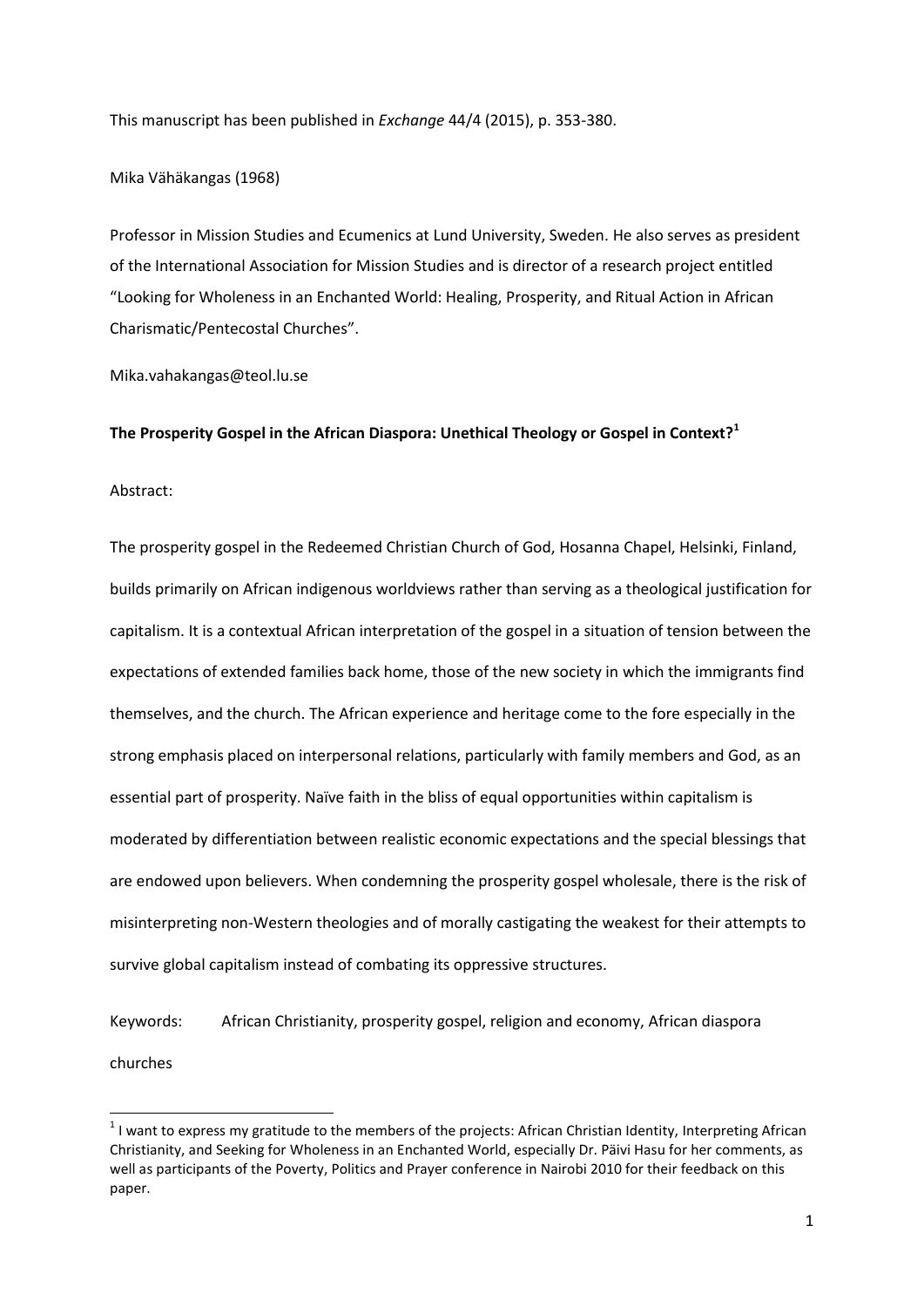This article explores the nature and effects of the prosperity gospel in the Hosanna Chapel congregation of the Redeemed Christian Church of God (RCCG)<sup>2</sup> in Helsinki, Finland. In its early years in Nigeria, from the 1950s until the 1980s, the RCCG was suspicious of Mammon, and the prosperity gospel was only introduced to the teaching of the church with the intention of attracting a middle class and international constituency in addition to the poor, predominantly Yoruba members who had previously comprised the bulk of the congregation.<sup>3</sup> Against this background, it is no wonder that in addition to overt, straightforward prosperity preaching, there are further layers to RCCG Helsinki thinking.<sup>4</sup>

The prosperity gospel and its siblings, or possibly just its different dimensions, go under various names and catchwords: faith gospel, gospel of abundance, health and wealth gospel – name it and claim it. All contain slightly different connotations but what all have in common is that God's blessings in this life are regarded as the outcomes of living faith.<sup>5</sup> Established historical churches originating in the West, however, have generally reacted negatively to the prosperity gospel, considering that while God is the giver of all good things, faith is no guarantee of success in this life; $6$ 

 $2$  On RCCG history see Olufunke Adeboye, "'Arrowhead' of Nigerian Pentecostalism: The Redeemed Christian Church of God 1952-2005", *Pneuma* 29 (2007), 24-58 and on theology see Stephan Hunt, "'A Church for All Nations': The Redeemed Christian Church of God", *Pneuma* 24/2 (2002), 185-204., 191-197, on RCCG in general see Asonzeh Ukah, The Redeemed Christian Church of God (RCCG), Nigeria: Local Identities and Global Processes in Nigerian Pentecostalism, PhD diss., University of Bayreuth. Vis-à-vis the debate as to whether African Christian diaspora should be studied against the European or the African context I have chosen a mediating line: the context of the immigrants. Because the vast majority of the members of the congregation studied are African immigrants in Europe, their specific context of immigration and interchange between Europe and Africa provides the most relevant background. On this discussion see Gerrie ter Haar, *African Christians in Europe,* Nairobi: Acton 2001, 38.

 $3$  Adeboye, 37; Ukah, 183-186. See also Afe Adogame "Contesting the Ambivalences of Modernity in a Global Context: The Redeemed Christian Church of God, North America", *Studies in World Christianity* 10/1 (2004), 36- 37.

<sup>4</sup> See Ogbu Kalu, *African Pentecostalism: An Introduction,* Oxford: Oxford University Press 2008, 255 on accusations of shallowness in relation to the prosperity gospel.

<sup>&</sup>lt;sup>5</sup> On the background and content see e.g. Paul Gifford "The Complex Provenance of Some Elements of African Pentecostal Theology", in André Corten and Ruth Marshall-Fratani (eds.), *Between Babel and Pentecost: Transnational Pentecostalism in Africa and Latin America*, Bloomington: Indiana University Press 2001, 62-65; Gifford, *Ghana's New Christianity: Pentecostalism in a Globalizing African Economy,* Bloomington: Indiana University Press 2004, 47-48; in the African context see Kalu, 255-263.

<sup>6</sup> On material and spiritual ways of understanding salvation see Miroslav Volf, "Materiality of Salvation: An Investigation in the Soteriologies of Liberation and Pentecostal Theologies", *Journal of Ecumenical Studies* 26/3 (1989), 447-467. According to Volf, mainstream Protestantism belongs to the spiritual line of thought whereas the "health and wealth gospel" is material (p. 457).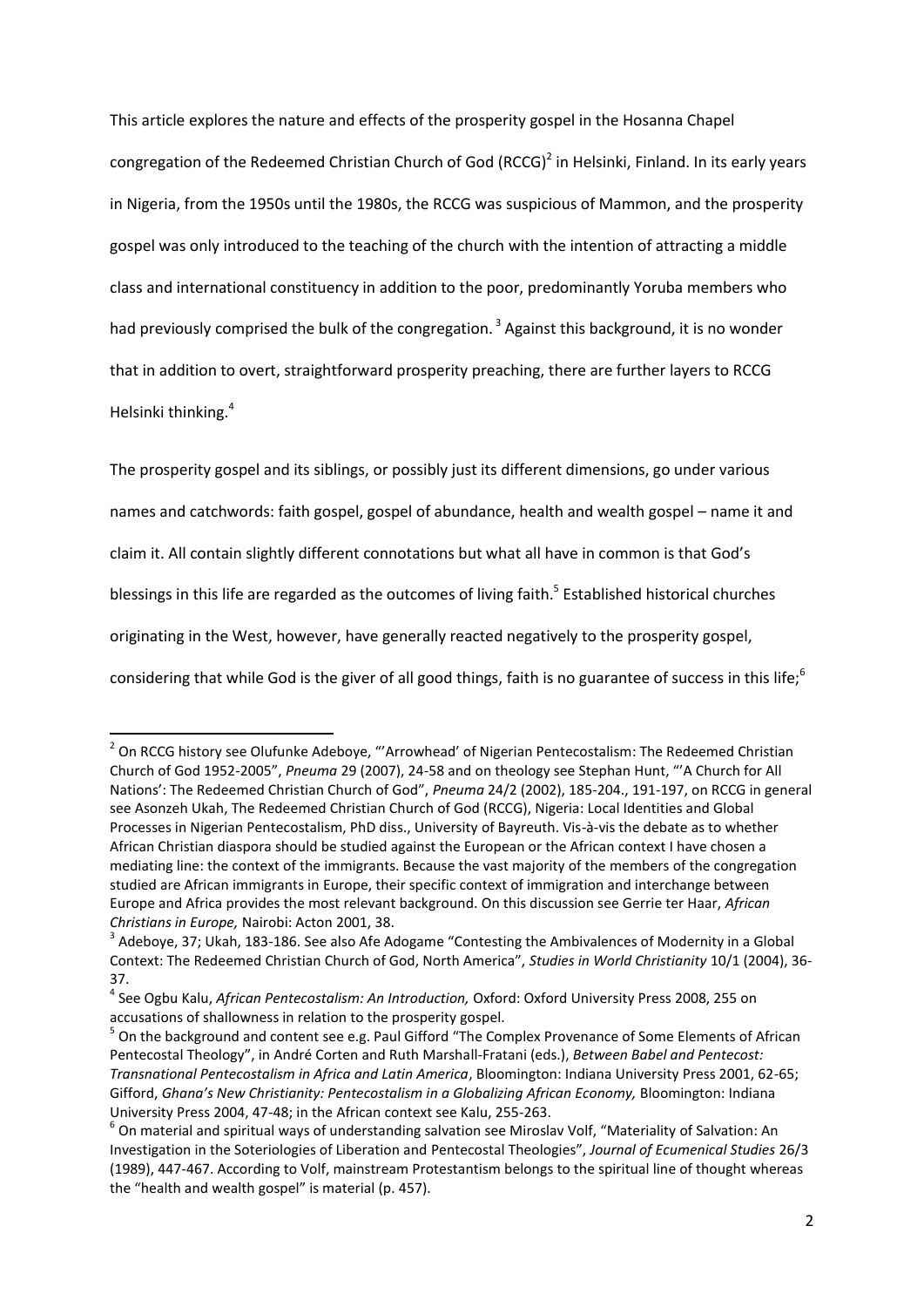rather, a Christian's life is full of temptations and tribulations. Thus, the term 'prosperity gospel' is often used in a derogatory sense, thereby labelling it as bad theology.

The latter, however, is not the intention in this article which, on the contrary, open-mindedly explores one case where the prosperity gospel is preached. The aim here is to nuance the prosperity gospel in African Christianity through the example of Helsinki's Hosanna Chapel, and assess it as contextual theology. The article begins by introducing the church in Helsinki and its teachings about success. This is followed by an exploration of theological dimensions – often not immediately apparent – that do not fit frequently simplistic portrayals of the prosperity gospel, thereby raising and discussing the question of why its surface level theology is so success-oriented. Finally, an ethical analysis of the Hosanna Chapel prosperity gospel closes discussion.

I visited Hosanna Chapel occasionally over the course of about three years and, during April and May 2010, I attended the services more regularly, conducted some group interviews and audio-recorded sermons. I also had a discussion of RCCG theology with its leading pastor along with a group of Finns participating in a missionary training course where both of us were visiting as lecturers. This proved to be valuable because, during the session, the leading pastor elaborated his theological ideas in a lively and multi-faceted debate. In addition to acquainting myself with Hosanna Chapel, I have observed more than half a dozen other African-instituted Christian communities in Helsinki, as well as the RCCG in Copenhagen and Malmö/Rosengård (Sweden), some of them several times. These other churches and congregations serve as points of comparison and assist in situating Hosanna Chapel in its broader context.

## RCCG Hosanna Chapel in Helsinki

Twenty-five years ago when I left Helsinki for Tanzania, there were no African-instituted churches in Helsinki, and the whole idea seemed distant and improbable. At that time the number of African immigrants was very low, and African activity in setting up new ecclesiastic structures in Europe still went largely unnoticed. Today, there are about a dozen churches and Christian worshipping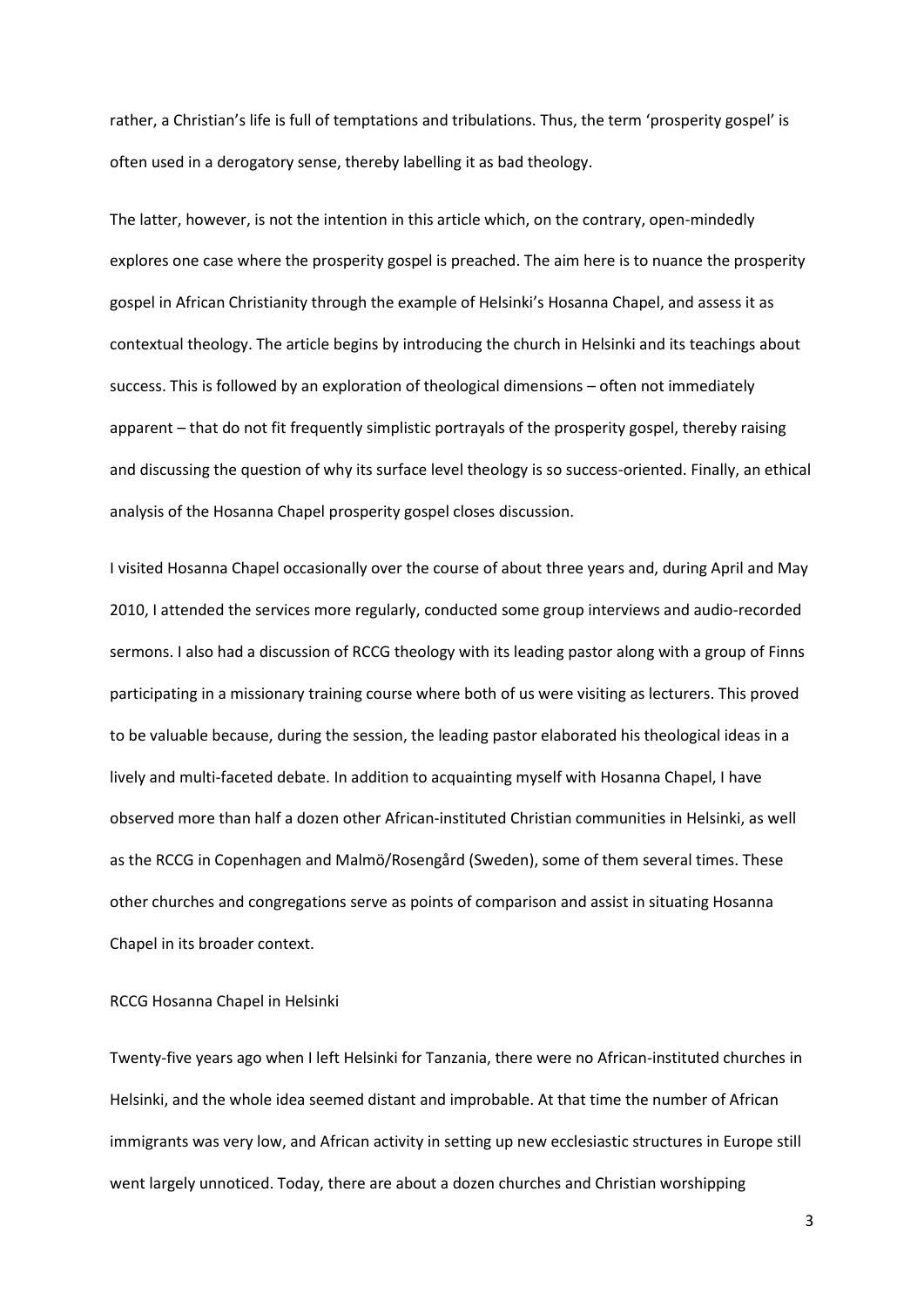communities led by Africans in the city of Helsinki alone. Some of them are completely independent congregations; others belong to multinational denominations led from Africa; while yet others are more or less loosely connected to Finnish free churches. Most of these communities are very small whereas some may gather almost two hundred worshippers every Sunday which, in Helsinki, is considerable in almost any church of any denomination. The language policies of different churches vary. Some use only one language such as Amharic or English whereas many are effectively bilingual. The Kimbanguist church is the most linguistically pluralist with up to six languages used in a single service; there is no translation and virtually no one masters all of them but most of the participants understand most of what is being said. Finnish seldom plays a major role in these churches, and mission efforts directed at Finns are mostly conducted in English.

Founded in 2001 as a small Bible study group led by Mark Etie, who has since become the leading pastor,<sup>7</sup> RCCG<sup>8</sup> Hosanna Chapel is one of the solely English-speaking churches, and also one that is actively willing to become genuinely international rather than only an African diaspora church.<sup>9</sup> In spite of this, the great majority of the churchgoers are of African background<sup>10</sup> and almost all ethnically Finnish congregants are women married to, or dating, an African immigrant. There are also a couple of non-African immigrants.<sup>11</sup> At the time of collecting the data, the number of participants at Sunday services was well over a hundred $^{12}$  though the church does not provide an exact number of members, something which fluctuates strongly; there are many newcomers and many leavers, due

<sup>&</sup>lt;sup>7</sup> Pekko Kähkönen, *Paikka, jossa toiveista tulee totta? Tutkimus uskonnollisen yhteisön saamista merkityksistä kristityn afrikkalaisen maahanmuuttajan elämässä Suomessa*, MTh thesis, University of Helsinki, Faculty of Theology 2011, 5.

 $^8$  On the history, organization and faith of RCCG as a denomination see Ukah.

 $^9$  This is visible, for example, in the fact that the church name, Hosanna Chapel, often is followed by words "for all nations". See e.g. flyer *Hosanna Chapel Special Events* 2014.

<sup>10</sup> Hosanna Chapel matches ter Haar's (*African Christians,* 12, 15) description of the general tendencies of churches launched by the African Christian diaspora in Europe: international, evangelical/charismatic and starting in African immigrant circles.

<sup>11</sup> The situation thus resembles that of Britain, the Netherlands and Germany according to the article by Richard Burges, Kim Knibbe and Anna Quaas, Nigerian-Initiated Pentecostal Churches as a Social Force in Europe: The Case of the Redeemed Christian Church of God", *PentecoStudies* 9/1 (2010), 109-110. There is a lot of soul-searching in the RCCG on how to reach the post-Christian West to attract indigenous Europeans as well. See e.g. Babatunde Adebibu *Storytelling: An Effective Communication Appeal in Preaching: A Guide to Reach the Postmoderns.* S.l.: Wisdom Summit 2009.

 $12$  Pastor Mark Etie's discussion with the missionary training course 2010/04/08, recorded.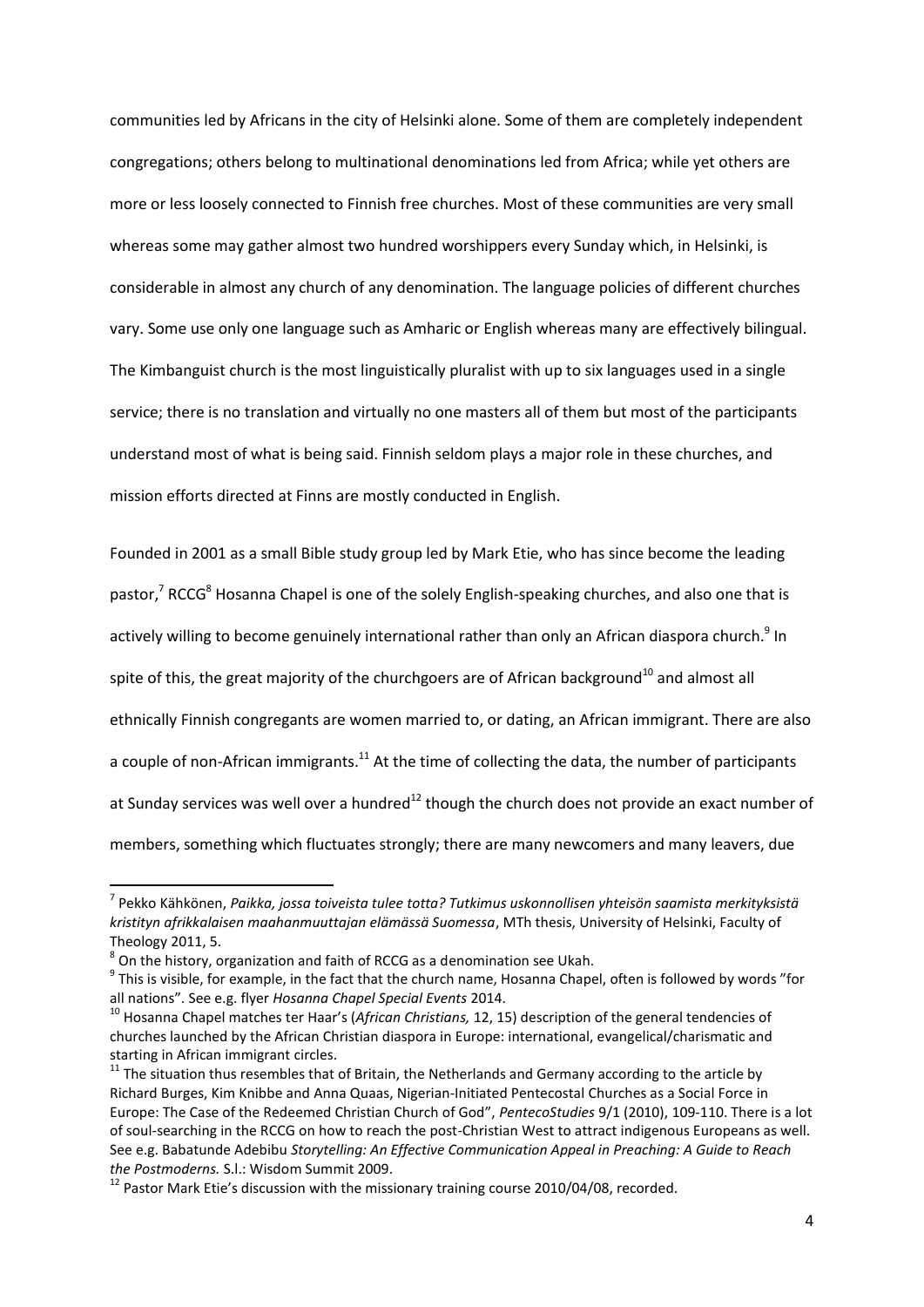mainly to the fluidity of the diaspora.<sup>13</sup> Throughout its history of thirteen years, the RCCG Hosanna Chapel has been led by Rev. Mark Etie who is of Nigerian background. The structure of the church is such that each member has the opportunity of achieving responsibility either in the various task groups or in the very widely understood ministry.<sup>14</sup> The RCCG church in Helsinki has also launched a number of congregations in various smaller Finnish towns following the strongly expansionist principles of the denomination;<sup>15</sup> more broadly, Hosanna Chapel is linked to the international network of the RCCG whose headquarters are located in Nigeria. While a certain degree of independence and variation is allowed, Hosanna Chapel's teaching and programs are relatively tightly bound to the international network through personal communication, various programs and policies, publications and international gatherings.

Hosanna Chapel is the first African-instituted church in Finland that has acquired premises of its own after years of existing in rented locations around Helsinki, leading to more than half a dozen moves.<sup>16</sup> The church hall is large enough to seat about two hundred worshippers, which was double the capacity needed when acquiring it but which, in 2015, leaves very few seats empty.<sup>17</sup> The premises are situated in a semi-industrial block along with a gym and the offices of various commercial companies, near the city centre, with a metro station and good bus connections just next door, and an abundance of parking on Sundays, all the offices being empty. The locality is in the process of a rather swift transformation from industrial zoning into respectable residential area.

As stated above, the churchgoers are overwhelmingly African in origin, with a small number of mostly female Finns who have found their spouses among the congregants. However, the church also

 $^{13}$  Group interview with congregants 2010/05/09, recorded.

<sup>14</sup> See Ukah, 126-127.

<sup>&</sup>lt;sup>15</sup> Pastor Mark Etie's discussion with missionary training course 2010/04/08, recorded; Kähkönen, 5. On the principles and implementation, see e.g. Adogame, 30-32; Jehu Hanciles, *Beyond Christendom: Globalization, African Migration, and the Transformation of the West. Maryknoll, NY: Orbis 2008, 354-357.*<br><sup>16</sup> This is a set of the *Transformation of the West. Maryknoll, NY: Orbis 2008, 354-357.* 

<sup>16</sup> This is a common experience for these churches in Europe. See ter Haar, *African Christians,* 52. See also Adogame, 35.

<sup>&</sup>lt;sup>17</sup> See Pastor Mark Etie's discussion with the missionary training course 2010/04/08, recorded. Observations between 2008 and 2014, Kähkönen, 4.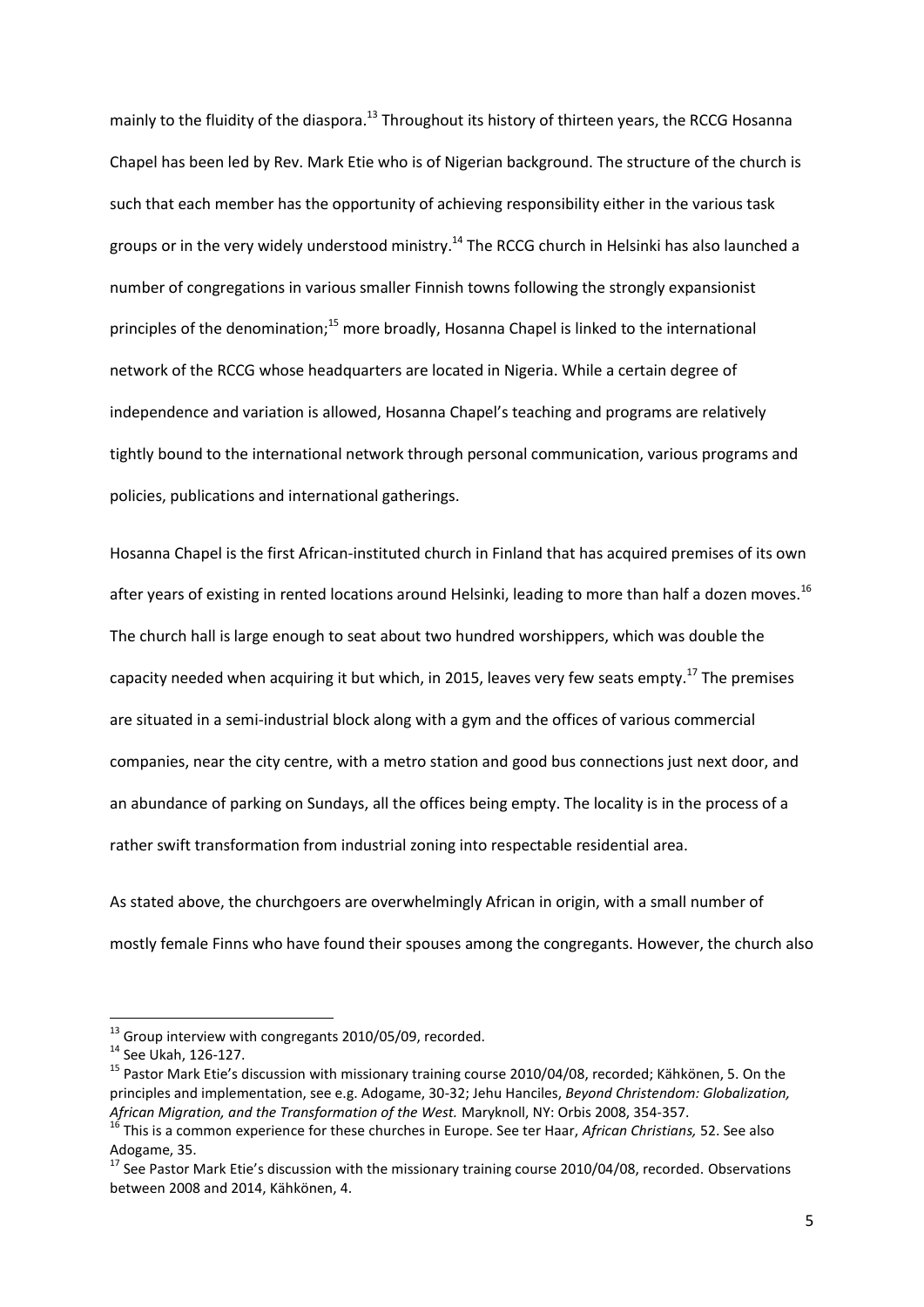aspires to gaining more members of European and Finnish origin $18$  and every Sunday there are a number of newcomers who are made very welcome. The worshipers are overwhelmingly youngish adults, with a good number of small children and very few teenagers or pensioners; men are in a slight majority. This accurately reflects the demographic structure of the greatest field of recruitment: most of the African immigrants, many of them male, arrive in Finland as young adults, and few have been resident long enough to grow old or raise children to their teens. A small number of Muslim Somalis have been resident in Helsinki since the early 1990s but, otherwise, the African population in Helsinki was almost non-existent as late as the end of the '90s.

The social and economic standing of the congregants correlates quite strongly with the number of years lived in the country. Longer-term residents have mostly learned Finnish and are more likely to have a job. Meanwhile, as extension of a residence permit usually depends on employment, those who do not manage to learn the language or find work or a place to study often have to leave Finland.<sup>19</sup> Many members are struggling economically as students while others work extremely long hours in order to earn the money to support their relatives in Africa.<sup>20</sup> Newcomers find themselves in difficulties as they try to settle into a climatically harsh country – both in terms of physical and mental conditions, as Finland exhibits a notable degree of racism and a certain tradition of turning its back on outsiders. Immigration issues are a constant topic in prayers, testimonies, sermons and discussions, partly due to restrictive Finnish immigration policies, $^{21}$  thereby demonstrating that these provide one of the greatest sources of insecurity in the lives of the congregants.

The Sunday services have a rather fixed schedule which includes songs of worship accompanied by very loud electric music performed by the resident band and singing group; praying both led by the pastors and conducted independently – often in tongues; the sermon; the offering; blessing the

<sup>&</sup>lt;sup>18</sup> See website Hosanna Chapel: About Us. http://www.rccgfinland.com/site/aboutus.php?linkid=1 Referred to 2010/05/20.

<sup>19</sup> Gifford (*Ghana's New Christianity,* 57) describes how in a Ghanaian charismatic church, there are indications that the less successful do not have the right of belonging, there being no immigration officials to do the dirty work of pruning them out.

<sup>&</sup>lt;sup>20</sup> Pastor Mark Etie's discussion with the missionary training course 2010/04/08, recorded.

 $21$  E.g. Hosanna Chapel Sunday service 2014-03-02: prayers, testimonies and discussions.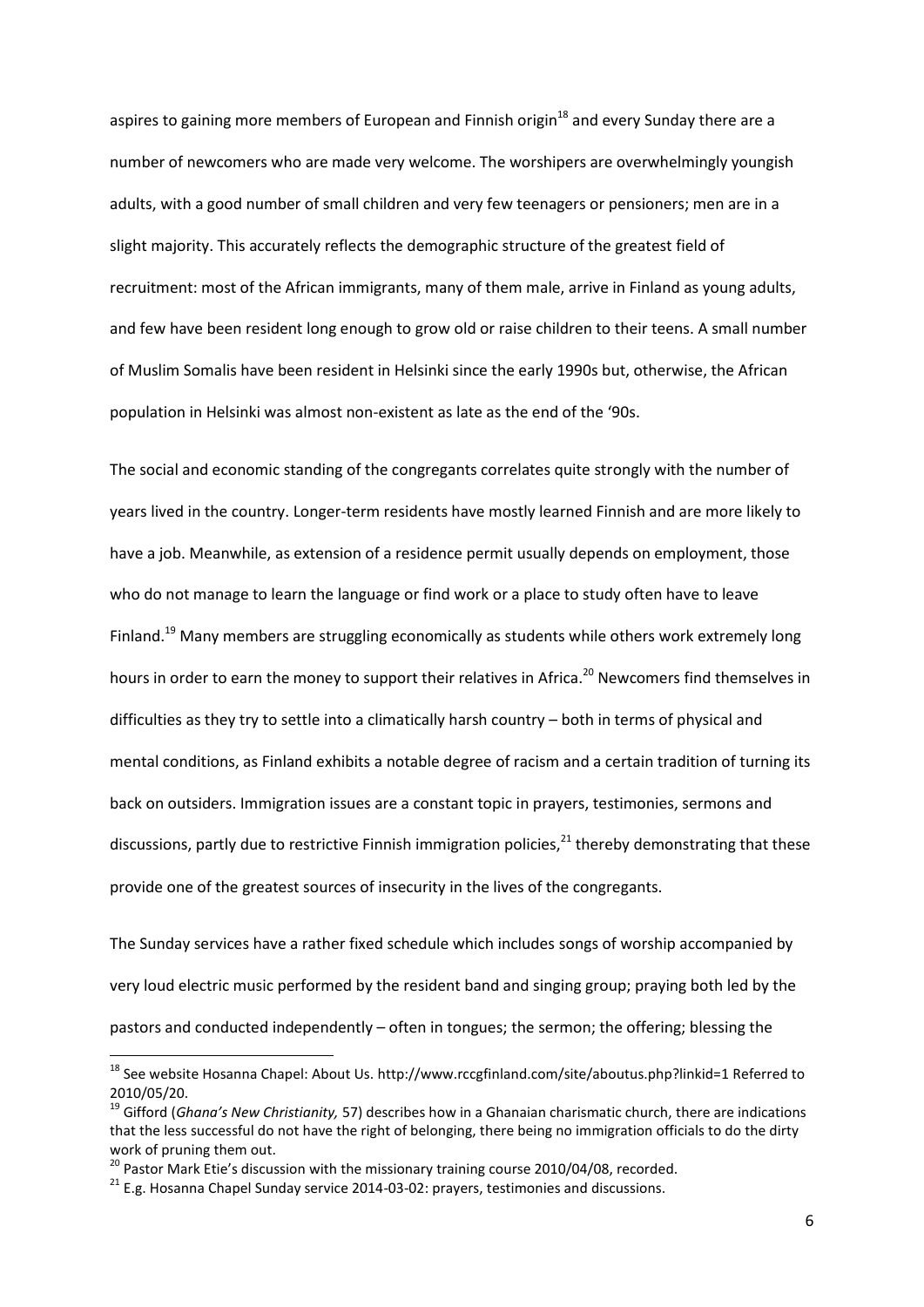children (which is a Hosanna Chapel specialty); and congregational announcements. Other occasional parts of the services are the Lord's Supper, testimonies, plays or dances, musical performances and so on. $^{22}$ 

## The RCCG on Success

The slogan of Hosanna Chapel is "where the expectations become manifestations".<sup>23</sup> Even if Pastor Mark emphasizes that success is only one dimension of the church's message along with many additional elements, $^{24}$  the subject of success resurfaces in virtually every sermon and also in many other parts of the services. Yet, despite the strong presence of the topic in Helsinki, the impression is that the Copenhagen RCCG is even more oriented to success, exhibiting a clearer reference to its financial aspect than in Helsinki with seminars like "Financial Dominion"<sup>25</sup> or a sermon on "the overcomer's trade secret".<sup>26</sup> Hosanna Chapel, on the other hand, tends to approach success less exclusively in terms of money. In 2014, of the events organized by the congregation, only one, a seminar named "Change for Success" was a directly prosperity-gospel type presentation. The biggest congregational event with the grandiose name "LIFT International Conference 2014" concentrated more on marriage and mental well-being than the acquisition of wealth.<sup>27</sup> Likewise, Pastor Mark in Helsinki also tends to emphasize other dimensions of successful life than money, such as a good marriage, an approach which is visible in practical ways in many of the congregation's activities.<sup>28</sup>

<sup>&</sup>lt;sup>22</sup> The content of the services appear in the Hosanna Chapel weekly bulletins, available at each service. I have a collection of a substantial number of them.

 $^{23}$  See, for example, the website Hosanna Chapel: About Us, and the cover of each weekly bulletin. On the RCCG General Overseer's teaching on prosperity see Ukah, 183-194. On how RCCG attitudes to prosperity changed after the succession of the second (and present) General Overseer, Enoch A. Adeboye see Ruth Marshall *Political Spiritualities: The Pentecostal Revolution in Nigeria,* Chicago: University of Chicago Press 2009, 74-75, 180.

<sup>24</sup> Pastor Mark Etie's discussion with the missionary training course 2010/04/08, recorded.

<sup>&</sup>lt;sup>25</sup> Flyer "Financial Dominion 12<sup>th</sup>-15th November 2009", RCCG Jesus Centre, Copenhagen.

<sup>&</sup>lt;sup>26</sup> Pastor Abby Olushola's sermon in RCCG Copenhagen 18th October 2009, fieldwork diary.

<sup>27</sup> Flyer *Hosanna Chapel Special Events* 2014.

<sup>&</sup>lt;sup>28</sup> Pastor Mark Etie's discussion with the missionary training course 2010/04/08, recorded. On wealth needing to be understood in a Ghanaian context more widely than only finances see Karen Lauterbach, "Wealth and Worth: Pastorship and Neo-Pentecostalism in Kumasi", *Ghana Studies* 9 (2006), 93-94, 107.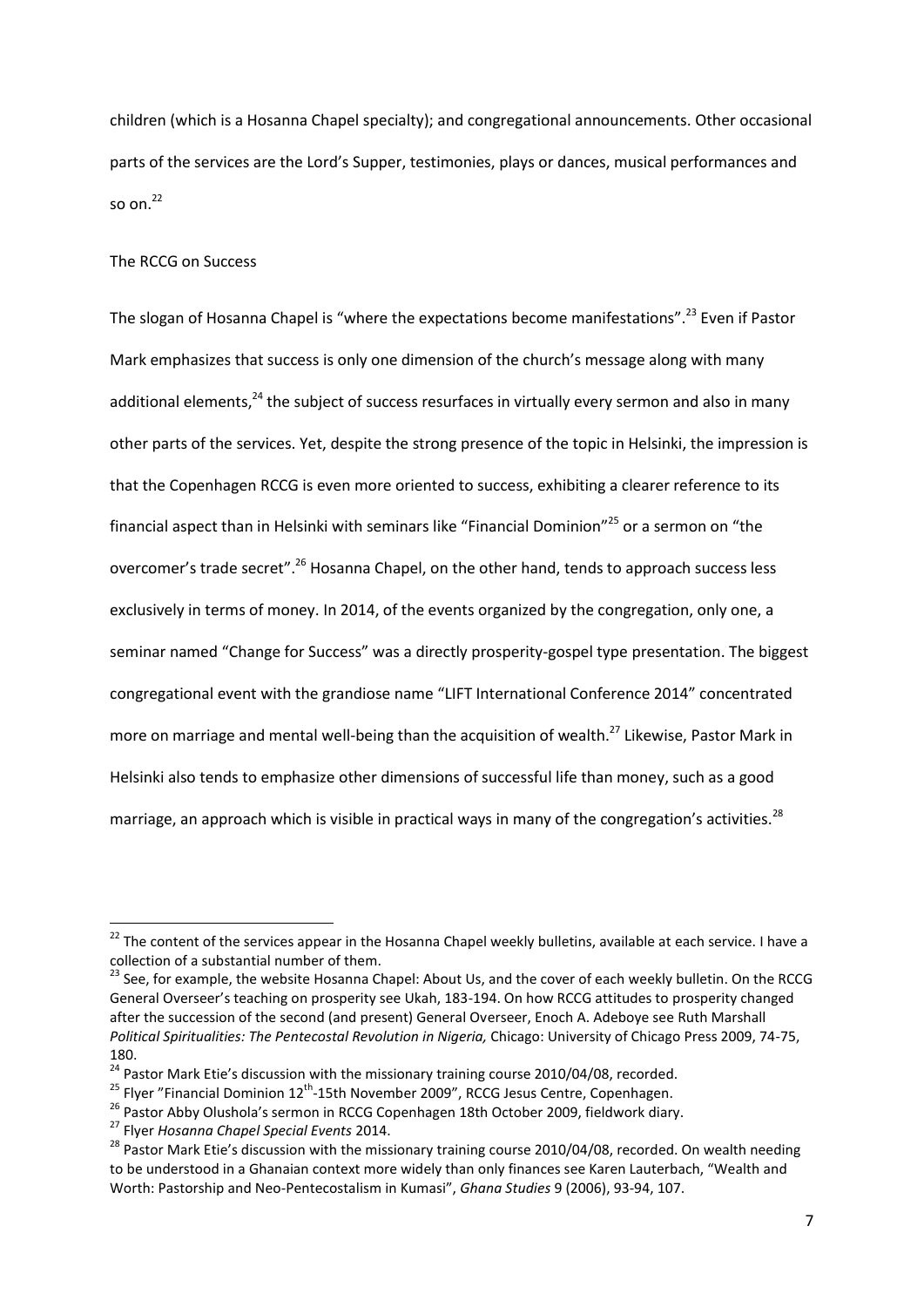In the sermons and much of Pastor Mark's speech, RCCG teaching about prosperity and success sounds simplistic and straightforward:

> So, I believe that church is about doing good, improving people's life. There is no need for a church if people are going to remain the same, there is no change. So, we believe in prosperity and in blessing because that is the will of God from the Bible.<sup>29</sup>

What is clear is that a born-again Christian lives a life directed towards pleasing God, with the result that God favours the believer and grants her his blessings – a notion that also entails the idea that true faith always results in actions pleasing to God. If good works are missing, faith is also missing; faith is thus not primarily an intellectual attitude but rather the basis of all Christian living.<sup>30</sup>

This issue of blessings, God's favour, success, prosperity, or whatever expressions are used to describe the various dimensions of this phenomenon, is central to the Hosanna Chapel understanding of the Christian message. In his Easter sermon Pastor Mark raises the three dimensions of deliverance: firstly, from the curse of poverty; secondly, from the curse of sickness; and lastly from the curse of death.<sup>31</sup> Raising this message to central position on one of the most important Sundays of the year cannot be a coincidence. Another dimension of success, constantly surfacing in the congregants' testimonies, is success in immigration issues, wherein tropes of

<sup>&</sup>lt;sup>29</sup> Pastor Mark Etie's discussion with the missionary training course 2010/04/08, recorded. See also Paul Gifford, *Christianity, Politics and Public Life in Kenya,* London: C. Hurst & Co 2009, 112-115.

<sup>&</sup>lt;sup>30</sup> "[African Christians] take the church issues very, very serious. They pray a lot. They try to practice Christianity seriously - as much as they can. There is serious faith in God… Christian faith here [in Finland] is not as passionate as it is supposed to be. There is a lack of faith in God." Pastor Mark Etie's discussion with the missionary training course 2010/04/08, recorded. See also Pastor Abby Olushola's sermon in RCCG Copenhagen 18th October 2009 for comparison, fieldwork diary. RCCG official teaching emphasizes repentance and holy life (Ukah, 172, 176-178). Hunt (196-197) points out that the idea of prosperity and purity belonging together is an idea based on Igbo and Yoruba traditional cultures. This bringing together of Christian faith and African traditional values and worldviews is a dimension of African Christianity found both on the continent and in the diaspora, according to ter Haar, *African Christians,* 90-92. Cf. Jesse N.K. Mugambi, "Evangelistic and Charismatic Initiatives in Post-Colonial Africa" in Mika Vähäkangas & Andrew A. Kyomo (eds.), *Charismatic Renewal in Africa: Challenge for African Christianity,* Nairobi: Acton 2003, 121-124 who considers that charismatic Christianity in Africa is an importation and Gifford (*Ghana's New Christianity*, 108-109) who did not find the moral element in Ghanaian charismatic teaching (except in Otabil). RCCG, however, stresses its moral code even to the extent of being moralistic. See e.g. Ukah, 176-177.

<sup>&</sup>lt;sup>31</sup> Pastor Mark Etie's sermon in RCCG Helsinki 4th April 2010, recorded.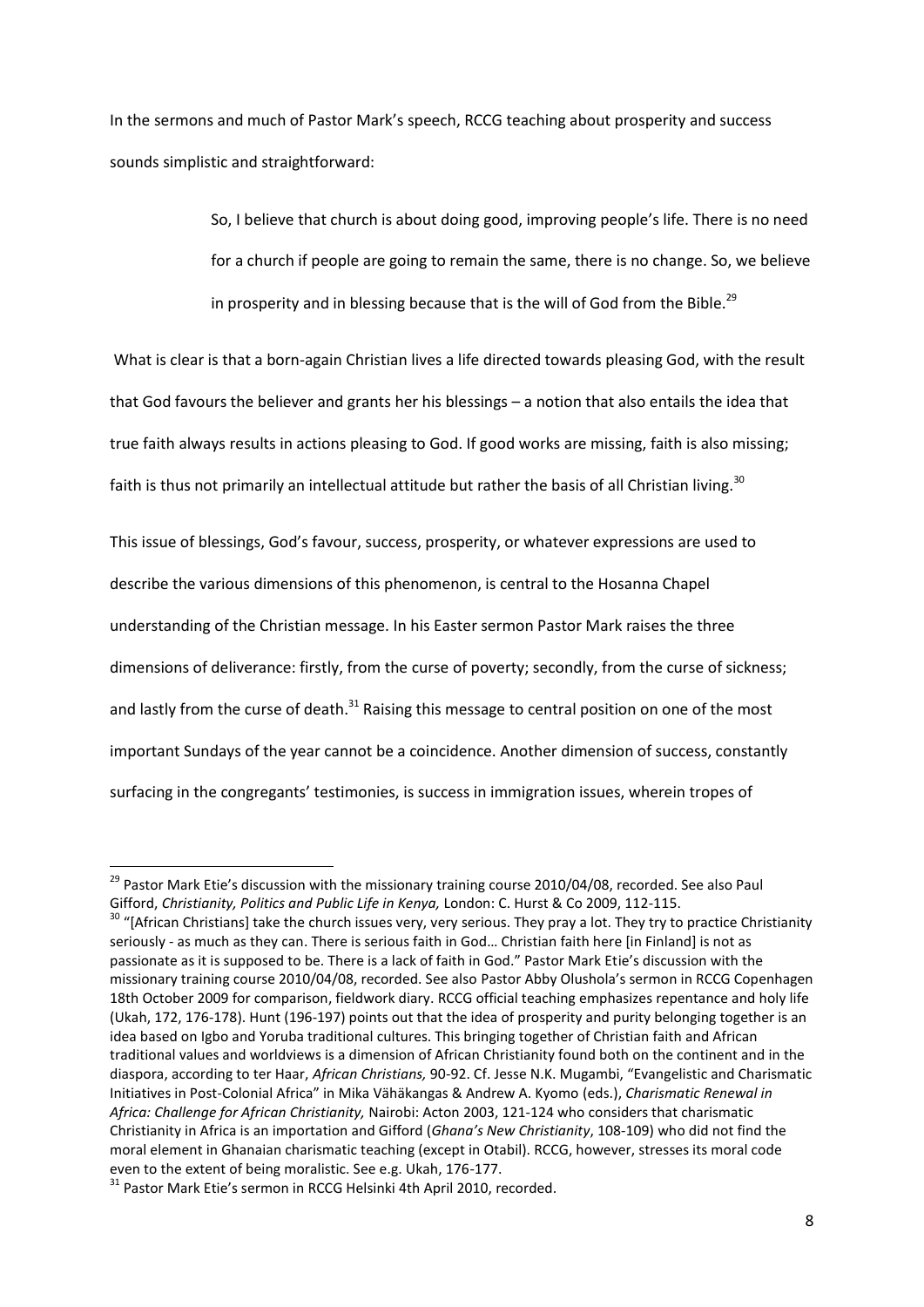miracles, spiritual battle and deliverance regularly appear.<sup>32</sup> This is not something which is downplayed by Pastor Mark, but as he is married to a Finnish citizen, it is also not an issue that is as personally pressing for him as for many of the congregants.

Another aspect of RCCG teachings lies in the dimension of ritual behaviour, adherence to which is thought to result in desired outcomes. The power of the word, $33$  especially the word of the heavenly language, or glossolalia, seems to be very important. In some instances, the words appear to gain almost a magical character: the uttering in prayer of what one desires transforms expectations into manifestations.<sup>34</sup> This idea, of course, is not typical only to the RCCG, also being common in churches like the US-based Word of Faith; however, considering the idea of the power of the word in many African cultures, it is not surprising that this view has been adopted in the RCCG,  $35$  becoming especially potent when the words are uttered in tongues.<sup>36</sup> This is clearly demonstrated in Helsinki, where the collection contains an interesting element: the congregants raise their offering envelopes before they are taken to the basket at the front, and pray – mostly in tongues.<sup>37</sup> It is difficult to avoid the impression of *do ut des* thinking,<sup>38</sup> at least among some congregants. Pastor Mark's wording in the prayer dedicating the offerings to God, when the envelopes are still in everyone's hands, is often open to such a mechanistic interpretation. In this very ritual action, a good work (of giving an offering to the church) is combined with the word (preferably in tongues).<sup>39</sup> What is noteworthy is that there is no explicit, direct connection made between the giving of an offering and God's blessings in the

<sup>&</sup>lt;sup>32</sup> This was particularly visible in 2014-03-02 service that contained particularly many and long testimonies by the congregants.

<sup>33</sup> See Bénézet Bujo, *Foundations of an African Ethic: Beyond the Universal Claims of Western Morality.* Nairobi: Paulines Publications Africa 2003, 68; Kalu, 255.

<sup>&</sup>lt;sup>34</sup> Pastor Abby Olushola's sermon in RCCG Copenhagen 18th October 2009, fieldwork diary. Thus also Gifford, *Ghana's New Christianity,* 52; Gifford, *Christianity, Politics,* 119 through Ghanaian and Kenyan examples.

<sup>35</sup> On Yoruba – RCCG original cultural background – *oriki* praises influencing Christian ideas of worship and power of word see Nimi Wariboko, "Pentecostal Paradigms of National Economic Prosperity in Africa", Katherine Attanasi & Amos Yong (eds.), *Pentecostalism and Prosperity: The Socio-Economics of the Global Charismatic Movement,* New York: Palgrave MacMillan 2012, 38.

 $36$  On glossolalia's role in RCCG theology see Ukah, 172.

<sup>37</sup> Cf. a similar practice in a Ghanaian church, Gifford, *Ghana's New Christianity,* 96.

<sup>38</sup> See Marcel Mauss, *The Gift*, New York & London: W.W. Norton & Company 1967, 15. In the RCCG General Overseer's teaching this idea is clearly expressed: Ukah 2003, 189-190.

<sup>&</sup>lt;sup>39</sup> Offering in several RCCG Helsinki services during April-May 2010, fieldwork diary.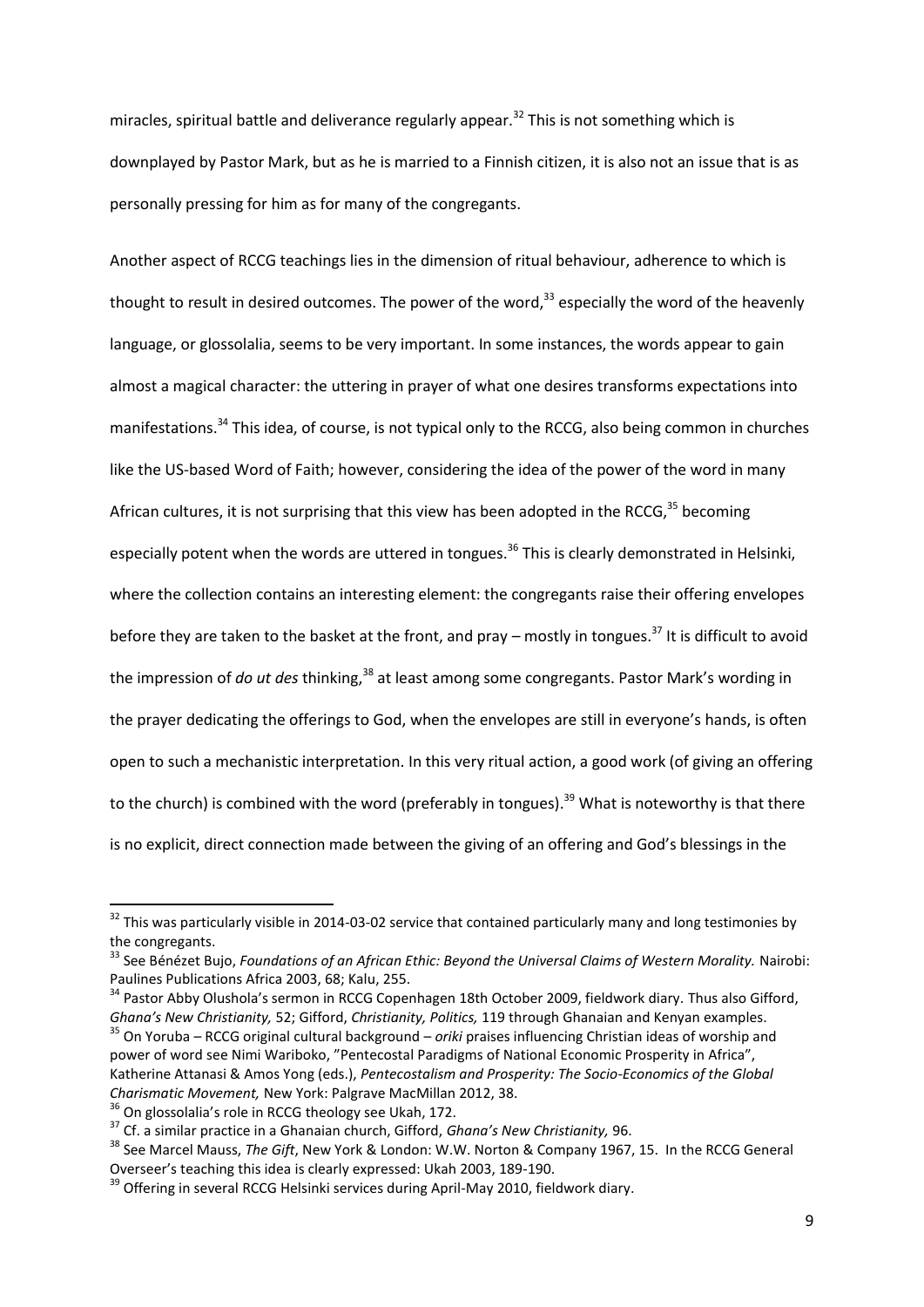sense of seed money or the like, in spite of such tendencies being found in the thought of RCCG leadership.<sup>40</sup> However, in the sermons or other speeches and songs, a mechanistic notion of offering money in order to reap great amounts of it in return does not come up. As the idea of "seed money" is part of RCCG standard teaching at an international level, $41$  one can thus conclude that Hosanna Chapel follows the RCCG official prosperity gospel teaching on this point but does not do so with much emphasis, though it has to be said that even the RCCG official prosperity gospel is balanced by an increasing developmental approach to poverty in the African continent.<sup>42</sup>

What is striking in the RCCG manner of praying for (or with/through) the offering is that it is performed before the collection itself, each Christian holding his offering in his hands. This is a departure from the traditional ecclesiastic custom of praying for the offering after it has been collected, and a variation that gives a glimpse of the individualising tendency within the church. It is probably not a coincidence that the individualising dimension relates to money because money can be seen as the grand symbol of individualist consumer society, $43$  with its pursuit prompting major individualist competitive ventures. At the same time, however, money serves as a factor reconnecting the immigrants to their communities through the monthly sums they remit to their extended families. A similar oscillation between individuality and community is visible during the offering in that the individual gives and prays yet the offering becomes communal through the very act of collecting it. One may propose that this church not only serves as a place where individual aspirations are catered to through the prosperity gospel but rather that it is a space in which the

<sup>&</sup>lt;sup>40</sup> See Ukah, 183 on the RCCG leadership's teaching. On seed money in Africa, see, for example, Päivi Hasu, "Taivaan pankki antaa tuplakoron", *Kehitys – Utveckling* 1 (2005), 50-53..

 $41$  Ukah, 189-190. This conception based on 2 Cor. 9:6 and Lk. 6: 38 sees that God is bound to give back once a Christian offers her funds to the religious community, preferably in a situation of financial trouble (see Mk. 12: 41-44). See e.g. Jonathan L. Walton, "Stop Worrying and Start Sowing! A Phenomenological Account of the Ethics of 'Divine Investment'", Katherine Attanasi & Amos Yong (eds.), *Pentecostalism and Prosperity: The Socio-Economics of the Global Charismatic Movement,* New York: Palgrave MacMillan 2012, 107-129; Wariboko, 37-39; Gifford, *Ghana's New Christianity,* 61-70, 81. Not all prosperity gospel, however, subscribes to this, see Gerardo Marti, "'I Determine My Harvest': Risky Careers and Spirit-Guided Prosperity in Los Angeles", Katherine Attanasi & Amos Yong (eds.), *Pentecostalism and Prosperity: The Socio-Economics of the Global Charismatic Movement,* New York: Palgrave MacMillan 2012, 140-143.

<sup>42</sup> Wariboko, 52-53.

<sup>&</sup>lt;sup>43</sup> See Birgit Meyer, "Commodities and the Power of Prayer: Pentecostal Attitudes towards Consumption in Contemporary Ghana", *Development and Change* 29, 751-776 (1998), 756.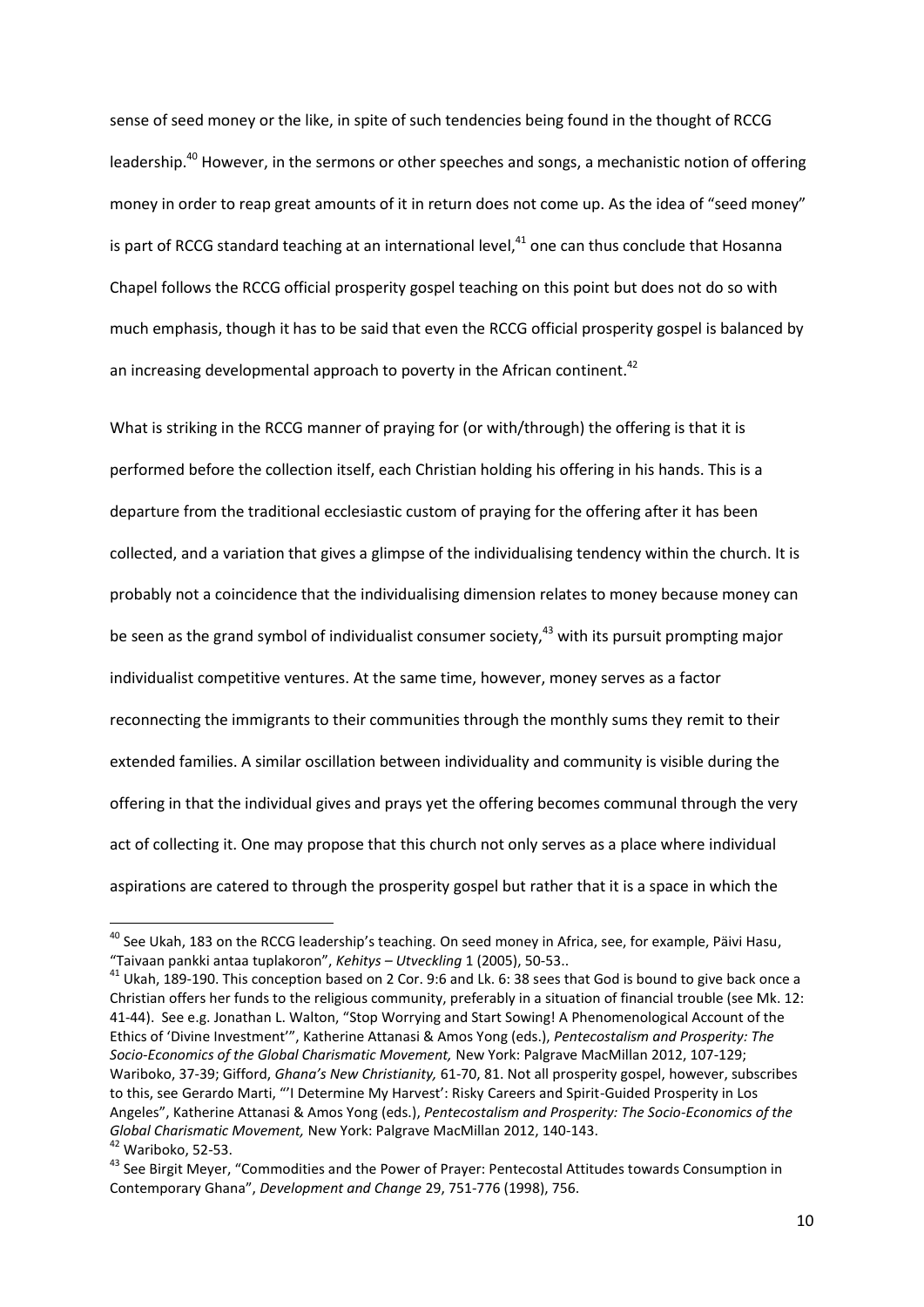members are trained to navigate between the individualism needed for success in late capitalist society and the communalism needed for staying on good terms with the vital communities: the extended family back home and the possible nuclear family in Finland.<sup>44</sup>

Yet another dimension on the way to success is an unwavering faith. This was most dramatically expressed in Copenhagen even though the idea is also present in a less marked form in Helsinki. The Copenhagen pastor pointed out in a sermon that if you need a car and yet must walk in biting cold rain, you should not despair but rejoice, because if you have asked God for a car, you already have one in faith even though it is not yet physically present! Consequently, one should not give up when encountering difficulties and obstacles but rather continue to persevere, changing approaches if necessary and working hard. Desperation does not belong in the picture because the victory is already there even if not yet fully and materially realised.<sup>45</sup> While Pastor Mark also emphasizes obedience to God as a prerequisite for blessings, he does so in much more modest tones.<sup>46</sup>

Based on the discussion above, one can conclude that the RCCG Helsinki proclamation contains a straightforward and even simplistic version of the prosperity gospel that could invite accusations of materialism.<sup>47</sup> However, it does not contain many overt elements representing a mechanical interpretation of reaping God's blessings as a result of certain ritual or economic actions. Furthermore, prosperity is not understood solely in economic terms. Finally, even if the prosperity gospel plays a prominent role in the proclamation, it is not considered the sole message of the

<sup>&</sup>lt;sup>44</sup> Mever (763) points out how, in Ghana, Pentecostalism functions as a legitimizing factor in a person's opting for individualism and thereby facilitates his success in the market economy. In this case, however, the immigrants' issue is not a lack of individuation, because they are away from their families for lengthy periods, but rather how to nurture the relationship to the extended family back home. See also Adogame, 37-38; Hanciles, 300-301 on the immigrant churches as spaces of negotiation between one's background and present context and Kärkkäinen (2010, 5, 7) on Pentecostal balancing between individualism and communitarianism. <sup>45</sup> Pastor Abby Olushola's sermon in RCCG Copenhagen 18th October 2009, fieldwork diary.

<sup>&</sup>lt;sup>46</sup> Pastor Mark Etie's discussion with the missionary training course 2010/04/08, recorded. See also Gifford, Ghana's New Christianity, 71-72, 78 on similar ideas in Ghanaian charismatic churches. On the tension between already now / not yet in the blessings in Ghana and Kenya see Gifford, *Ghana's New Christianity,* 77- 78; Gifford, *Christianity, Politics,* 125.

<sup>&</sup>lt;sup>47</sup> Veli-Matti Kärkkäinen, "The Leaning Tower of Mission in a Postmodern Land": Ecumenical Reflections on Pentecostal Mission in the After-Edinburgh World. Paper read in Societas Oecumenica consultation in Belgrade, 28<sup>th</sup> Aug. 2010, 7 points out that Pentecostal theology has the danger of turning into materialism.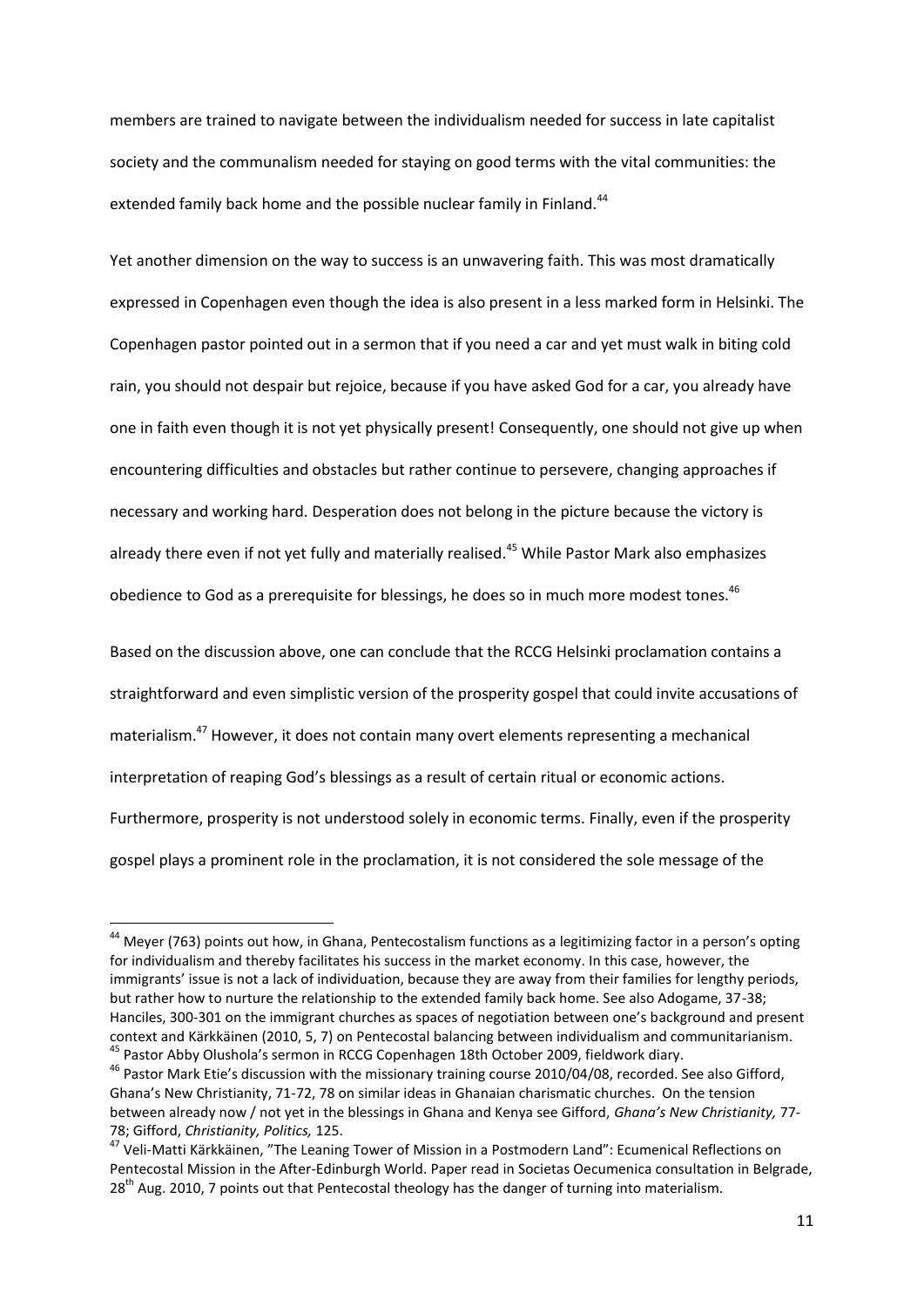church. Therefore, in spite of the proclamation containing a relatively simplistic prosperity gospel, one should not label this church unwarrantedly under that banner – not, at least, if interpreting the prosperity gospel only in an American key. However, going beyond the surface, let us consider critiques of the prosperity gospel and see how the pastor himself understands his message, how the congregants interpret it, and how it functions in the lives of believers.

## Beyond Simplistic Success

1

One of criticisms of African charismatic-Pentecostal Christianity, particularly the prosperity gospel, concerns the way success and faith are connected with each other.<sup>48</sup> In highly corrupt countries, success often requires the right connections, the bending of rules and paying of bribes; sometimes embezzlement of public property. This is often locally seen as connected with the use of witchcraft.<sup>49</sup> Financial and political tycoons usually help each other and are also in a give-and-take relationship with religious leaders who are rewarded in the form of material benefits, either to themselves or to their churches; the financial and political big men, on the other hand, use the churches to legitimise their positions and actions. In such a situation, financial success does not often serve as proof of a living faith but rather of a dead conscience.<sup>50</sup> Does such criticism meet the target in the case of RCCG Helsinki?

In the past, Finland boasted one of the best rankings in the Transparency International corruption list. This was until the 2008-2011 scandal involving election financing revealed that money and politics are also intertwined in a very ugly way in the country, and that there is corruption in the upper layers of Finnish society – though whether the judicial system is able to sentence the culprits and whether the legislation is in a form that leaves space for corrupt activities are other questions. However, unlike in many African countries, the financial sector is not very closely controlled by the state, meaning that a successful business can easily be run without being connected and without

 $48$  E.g. Mugambi (125-126) criticizes versions of the prosperity gospel that promise immediate returns. <sup>49</sup> See, for example, Marshall, 185-190.

<sup>50</sup> Gifford, *Christianity, Politics,* 215-241. See also Robert D. Woodberry, "The Economic Consequences of Pentecostal Belief", *Transaction – Social Science and Modern Society* 44/1 (2006), 32.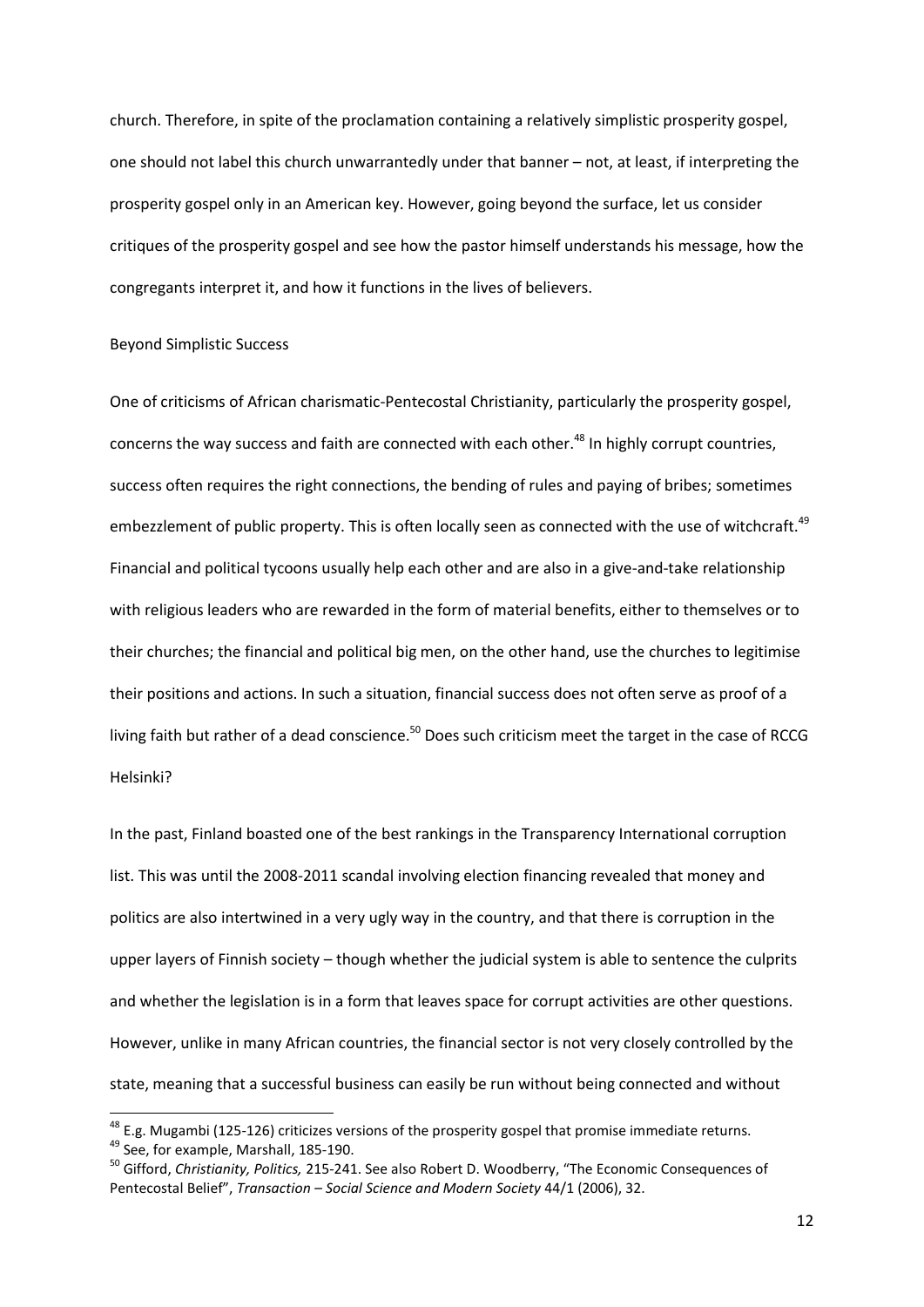getting involved in illegal or immoral actions. Furthermore, when corruption is concentrated in the highest levels of society, one must be extremely well connected to benefit from it. Those doors remain closed to most immigrants and other RCCG churchgoers, just as they do to any average Finnish citizen. Finally, though many of the congregants may nurture ideas of having their own business, those who are in the best financial positions tend to be employed and, in the job market, honesty is a highly appreciated virtue. Thus, making a connection between wealth and faith does not pose an ethical dilemma in this sense.

In Finland, the relationship between prosperity and faith propels a major credibility problem. How is it that ardently believing Africans are usually materially worse off than blatantly secular Finns? One of the explanations, also expressed in public, is that non-born-again rich people are actually miserable because wealth alone does not bring happiness.<sup>51</sup> Pastor Mark notes, for example, that "rich people without God are poor, godly people without money are also poor",  $52$  and, obviously, Pastor Mark's insistence that success should not be counted only in financial terms is related to this issue: success as a father/mother or a husband/wife also plays a central role for him.<sup>53</sup> The influence of societal structures is also taken into account, and the fact that Finnish society functions well further contributes to the success of its citizens. As Pastor Marks observes:

> [Big pastors in Africa] also believe that one of the reasons why this part of the world is very rich is that the country is in order. The government governs well and we – personally I see a good thing here that the Finns are more honest than we Africans.<sup>54</sup>

Perhaps the point of the prosperity gospel in the RCCG should be interpreted in terms of relative success when considering the context and the background. The goal may not be one of success in absolute financial terms but rather in relation to one's chances in the society in which one lives. For

<sup>&</sup>lt;sup>51</sup> Pastor Abby Olushola's sermon in RCCG Copenhagen 18th October 2009, fieldwork diary.

<sup>&</sup>lt;sup>52</sup> Pastor Mark Etie's discussion with the missionary training course 2010/04/08, recorded.

<sup>53</sup> Anja Nwose "*Elä oikein ja menesty*", *Kirkko ja kaupunki* 25.01.2010.

<sup>&</sup>lt;sup>54</sup> Pastor Mark Etie's discussion with the missionary training course 2010/04/08, recorded. This view partly reflects the line of thought dubbed the "excellence model" by Wariboko, 41-44.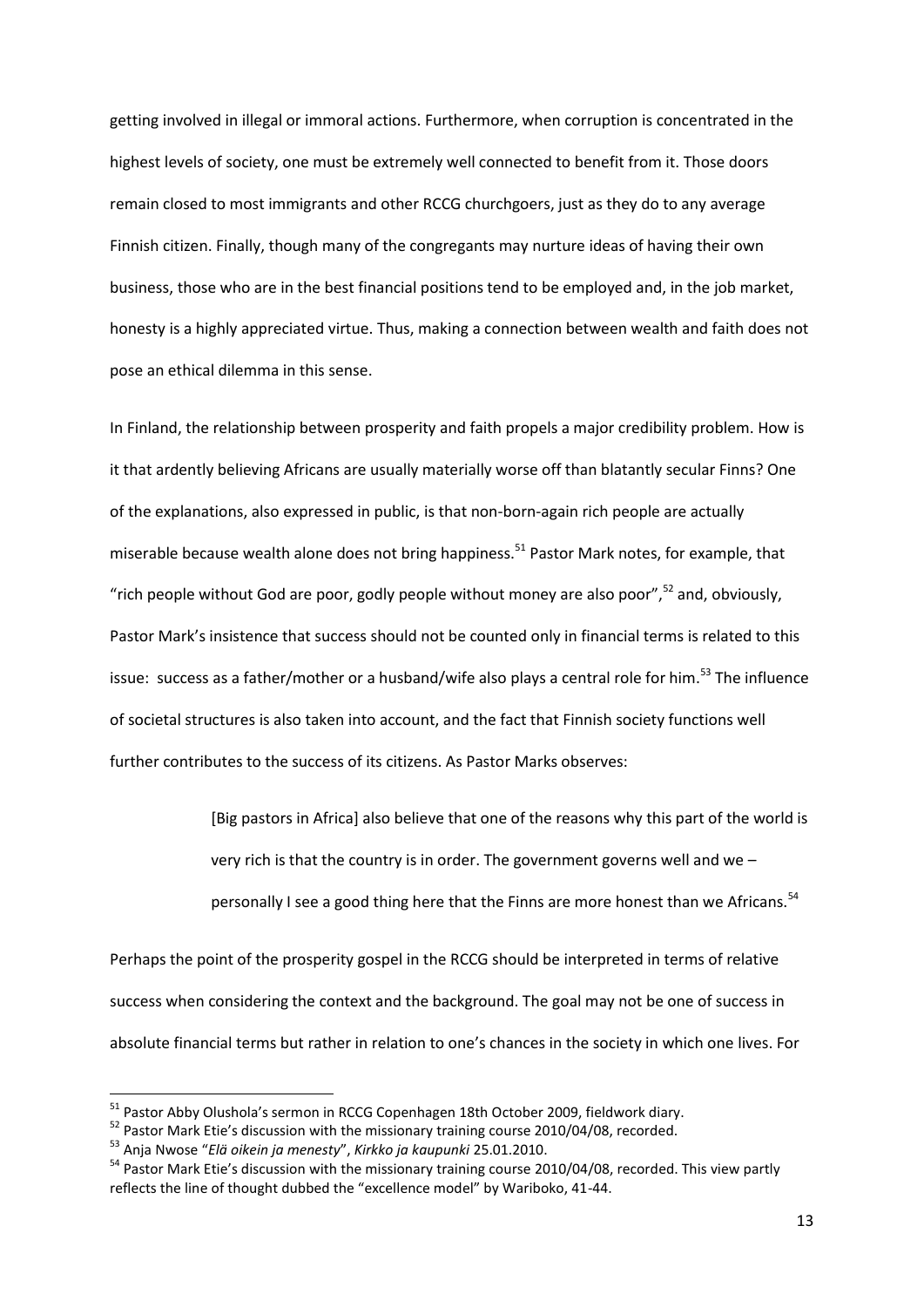instance, RCCG Helsinki congregants point out that for a believer there are also special blessings on top of an ordinary, smooth life, such as getting the monthly salary on time. A believer may expect these special blessings from God, unlike an unbeliever.<sup>55</sup> Thus, one could interpret this as claiming that the amount on the monthly payroll is spiritually less relevant than how God miraculously or surprisingly improves the situation of the believer. Furthermore, a closer observation of the relationship between success and faith in the RCCG demonstrates that it is not quite as straightforward as it first seems. While the interviewed congregants were strongly of the opinion that God's blessings to the believer materialize in this world and not only in the world to come, they emphasized that the effect of faith is not immediate in this regard. Rather, perseverance is required, as economic and other success-related fruits of the faith are available only in the long run.<sup>56</sup>

Still another clarifying dimension of the role of faith in success was the emphasis on the point that hopes of material gain do not create faith. If one decides to believe in God and follow Him only in order to reap financial blessings, those blessings will not be available, because that is not true faith. God blesses with prosperity only those who really believe in Him and love Him.<sup>57</sup> Thus, success is a fruit of true faith but not a legitimate reason for becoming a born-again Christian: by playing a believer, you cannot manipulate God. This view actually makes it questionable whether one should even speak of the prosperity gospel in this context because, with this clarification, the RCCG congregants' position approaches classical Christian ideas of God as the provider of all good things.

<sup>&</sup>lt;sup>55</sup> Group interview 2010/05/09, recorded. Thus also Pastor Abby Olushola's sermon in RCCG Copenhagen 18th October 2009, fieldwork diary. Compare to similar ideas in Ghana in Gifford, *Ghana's New Christianity,* 49, 154 and Zambia in Naomi Haynes "Pentecostalism and the Morality of Money: Prosperity, Inequality, and Religious Sociality in the Zambian Copperbelt", *Journal of the Royal Anthropological Institute* 18 (2012), 128-129. These views invalidate Machiado's criticism that the prosperity gospel is blind to societal inequalities, and views capitalism as a level playing field. Daisy L. Machiado, "Capitalism, Immigration and Prosperity Gospel", *Anglican Theological Review* 92/4 (2010), 729. While some versions of the prosperity gospel may be so, this cannot be proved in the Hosanna Chapel case. On the members developing nuanced interpretations of their situation on the basis of a simplified message see Douglas A. Hicks, "Prosperity, Theology, and Economy", Katherine Attanasi & Amos Yong (eds.), *Pentecostalism and Prosperity: The Socio-Economics of the Global Charismatic Movement,* New York: Palgrave MacMillan 2012, 243-244.

 $56$  Group interview 2010/04/29. This is a common view – also voiced by an African diaspora pastor in Holland (ter Haar, *African Christians,* 74) a Kenyan preacher (Gifford, *Christianity, Poltics,* 119-120), and Zambian Copperbelt Pentecostals (Haynes, 126-127).

<sup>&</sup>lt;sup>57</sup> Group interview 2010/05/09, recorded.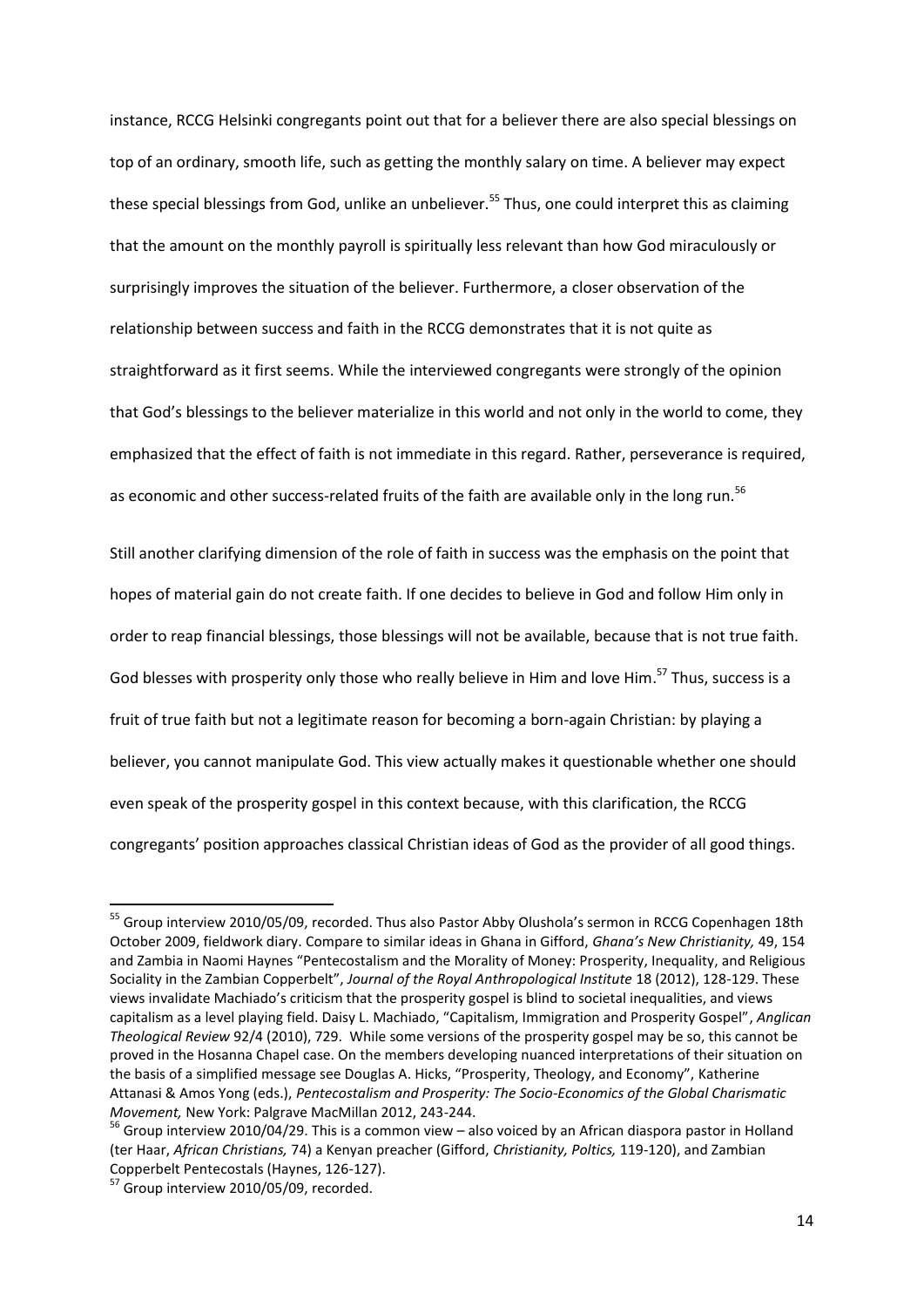The notable difference, however, is that in much traditional Western theologising, this-worldly success was not considered as directly a result of one's faith but rather to belong to the order of Creation. Furthermore, prosperity in this world is very strongly pursued by spiritual means in the Hosanna Chapel congregation, unlike in traditional Western denominations.

Yet material success does not provide unequivocal proof of true faith because there is also a more worldly type of success which depends on ordinary skills and capabilities. Such success can actually turn into a curse if it leads people to forget God, Pastor Mark explains:

> The reason [for lack of faith in the West] is that here the government takes good care of the people and so there is a trust in the government, in the job, in the health care, in everything, which is good [as such]. …Big pastors, African pastors, they see Scandinavia or the Western society as societies that are victim of success, victims of success. And the church, the Bible, and they get it from there that the Western world has been so blessed by God and now because they are scientifically so advanced and technologically so advanced, they have separated themselves from God. So they say that the Western world is the victim of success and economic prosperity and science and technology.<sup>58</sup>

Finally, an important element in this theology of success is not only that of having more – be it wealth, health or good human relations – but also that one needs to be more. The outward growth in success is related to the inward process of becoming more, getting closer to God:

> What I preach is, you know, change for a better tomorrow… And that is a message of faith. That is a message telling you that you can be better than who you are today, you can be better than where you are today. And you can get what you want in life by the grace of God if you pray and trust God and obey God. So the simple way to explain it is

<sup>&</sup>lt;sup>58</sup> Pastor Mark Etie's discussion with the missionary training course 2010/04/08, recorded. See also Josiah A. Bolarinwa, *The Redeemed Christian Church of God: Beliefs and Practices, Historical and Apologetic Analysis.* Lagos: Somerest Ventures.2009, 101-102. Cf. Meyer, 763-771.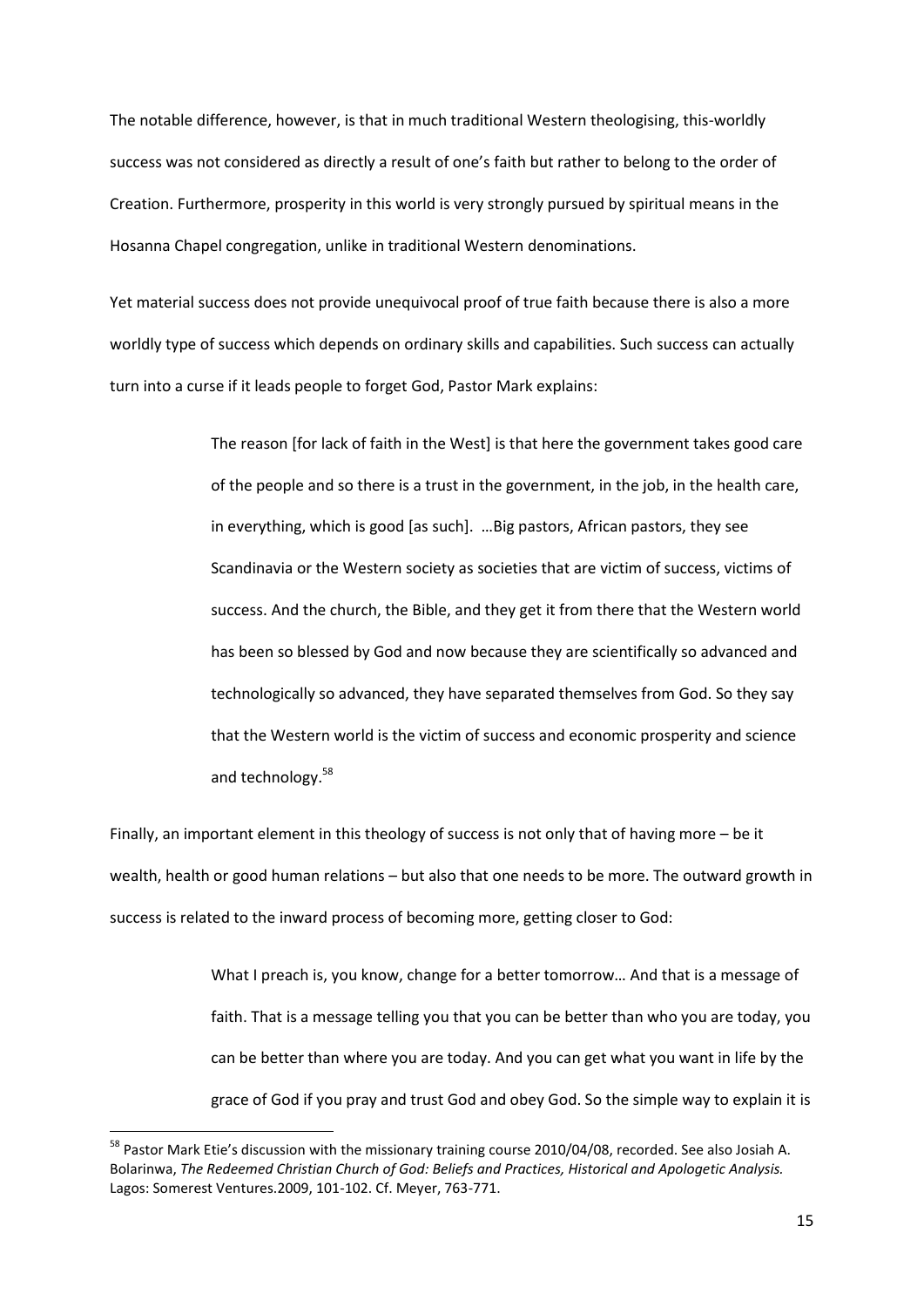that my message is change. I don't believe that I must remain where I am. I believe that I must get better in life… I believe that if I'm sick I can be healed, you know. If I am in need of something, I can get it…<sup>59</sup>

This idea of getting closer to God and thereby being "more", which also leads to a greater fullness of life, closely resembles many of the so-called ethno-philosophical ideas about the structure of reality. The first of such sketches was Placide Tempels' *La philosophie bantoue*, <sup>60</sup> but it seems that ideas of this kind may have a much wider currency than just within Bantu cultures. According to Bénézet Bujo, African understanding of personality involves an idea of constant progress and growth. In this progress, the individual is thoroughly involved in the community so that it cannot actually be described as that of an individual, and yet it contains a great amount of the person's own striving.  $61$ 

Another detail that hints at the connection between African conceptions of fullness of life and the Hosanna Chapel prosperity gospel is that between fertility and prosperity. This is implicit in the central role of marriage issues in the congregation and the blessing of children, both of which are evident at every service even though (or, perhaps, because) a good number of the congregants are (still) single. A more direct connection is also hinted at: in one service, Pastor Mark described a dream or vision of the previous night where an elderly woman known to him received a golden key from God. The pastor's interpretation was that it was a key to procreative powers which was not meant for the woman herself because she already had children and, in any case, was past

<sup>&</sup>lt;sup>59</sup> Pastor Mark Etie's discussion with the missionary training course 2010/04/08, recorded. See also General Overseer Adeboye in Adogame, 37 and Ukah, 184-185; website Hosanna Chapel: About us. Church growth is also counted as success in RCCG, but not mentioned in Helsinki interviews even if it was a clearly visible dimension of discourse there. See Nils Malmström, How Do We Succeed as a Church in Sweden… an African Response. Paper read in the World Alliance for Pentecostal Theological Education Consultation in Stockholm,  $24<sup>th</sup>$  Aug. 2010, 10. The message of success through faith is very much in line with Woodberry's (35) general remark that Pentecostalism is more likely to produce positive economic results in deprived contexts rather than in affluent ones. Cf. Gifford *Ghana's New Christianity,* 159. Ter Haar (*African Christians,* 89-90) points out that in the African Christian diaspora one often sees the connection between spiritual and material prosperity. On the holistic nature of prosperity and salvation in African Pentecostalism see Kalu, 213, 255-263. This wider perspective is not only limited to Africa, see Walton, 123-124. Compare Gifford, *Ghana's New Christianity,* 49, 50-51.

<sup>60</sup> Placide Tempels, *La philosophie bantoue,* Elisabethville, Belgian Congo: Lovania 1945.

 $61$  Bujo, 80, 114-118. On the multifaceted nature of the concept of prosperity in Zambia see Haynes, 126.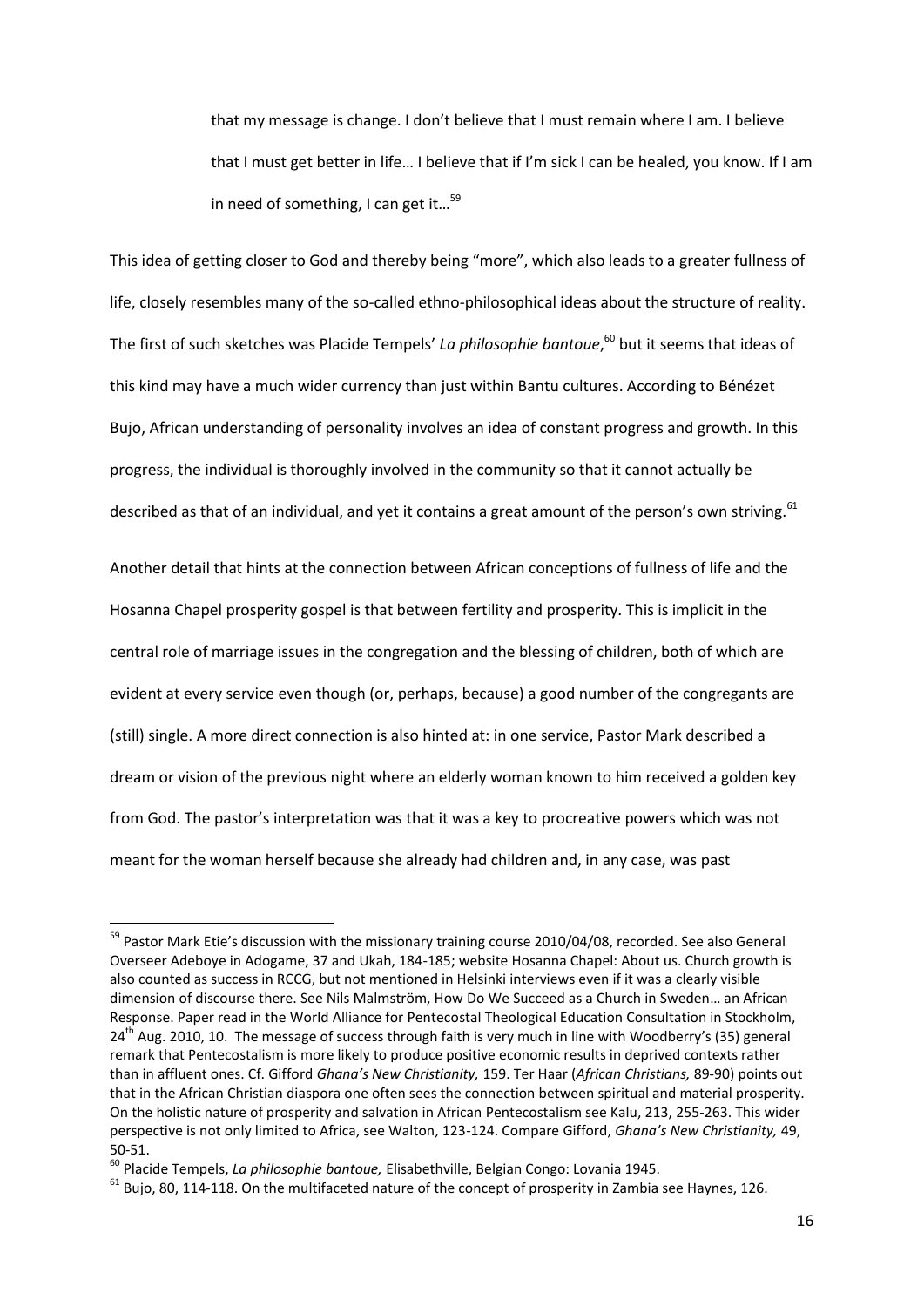childbearing age. Rather, it was meant for someone in the church. What followed was spirited prayer, both by men and women, $62$  aimed at acquiring the key, and one could clearly see an oscillation between praying for fertility and for success in general. The linking of fertility and fullness of life is almost a *commune bonum* of African cultures.<sup>63</sup>

When remembering that the idea of success in RCCG Helsinki also contains the dimension of human relations, one may conclude that the way prosperity and success are interpreted is probably strongly influenced by understandings of good life in the pastor's and the congregants' cultures. Therefore, prosperity and success should be read as shorthand expressions for African yearning for fullness of life.<sup>64</sup> It seems that while the RCCG phraseology is the same, or at least similar, to Western theologies of success, lumping these two together may lead to misinterpretation of the RCCG Helsinki message. Therefore, gleaning the expression from Naomi Haynes, RCCG Helsinki could be considered to represent a "limited prosperity gospel"<sup>65</sup> or perhaps one modified by African thought. Simply reading Hosanna Chapel theology through American lenses would lead to a major misinterpretation of the nature of its theology. Despite its being played out against the backdrop of capitalism, its underlying set of values can rather be found in African indigenous worldviews and it can be seen as a contextual corrective to predominantly transcendentally-oriented Western missionary theology.<sup>66</sup>

On the Success of Success

 $62$  Sunday service 2014-03-02.

<sup>63</sup> See, for example, Vincent Mulago, *Un visage africain du christianisme: L'union vitale bantu face à l'unité vitale ecclesiale.* Paris: Présence Africaine 1965.

<sup>64</sup> Ukah (187) points out that the Yoruba word *olosi* also used in RCCG teaching, means both wealthy and honorable, thus making reference not only to the material possessions of the person. Hunt (195-196) maintains that the RCCG vision of success reflects specifically Igbo and Yoruba worldviews. On the response of the prosperity gospel to traditional African aspirations, see Gifford, *Ghana's New Christianity,* 47, 48. On more general discussion of the way African worldviews transform Christianity see Gerrie ter Haar, *How God Became African: African Spirituality and Western Secular Thought.* Philadelphia: University of Pennsylvania Press 2009.

<sup>65</sup> Haynes, 127. Katherine Attanasi points out that "prosperity messages take on a host of forms." Katherine Attanasi, "Introduction", Katherine Attanasi & Amos Yong (eds.), *Pentecostalism and Prosperity: The Socio-Economics of the Global Charismatic Movement,* New York: Palgrave MacMillan 2012, 4.

 $66$  Cf. Machiado, 730. Thus, I see it in an interpretative key dubbed by Amos Yong as "the contextual argument". Amos Yong, "A Typology of Prosperity Theology: A Religious Economy of Global Renewal or a Renewal of Economics", Katherine Attanasi & Amos Yong (eds.), *Pentecostalism and Prosperity: The Socio-Economics of the Global Charismatic Movement,* New York: Palgrave MacMillan 2012, 23-24.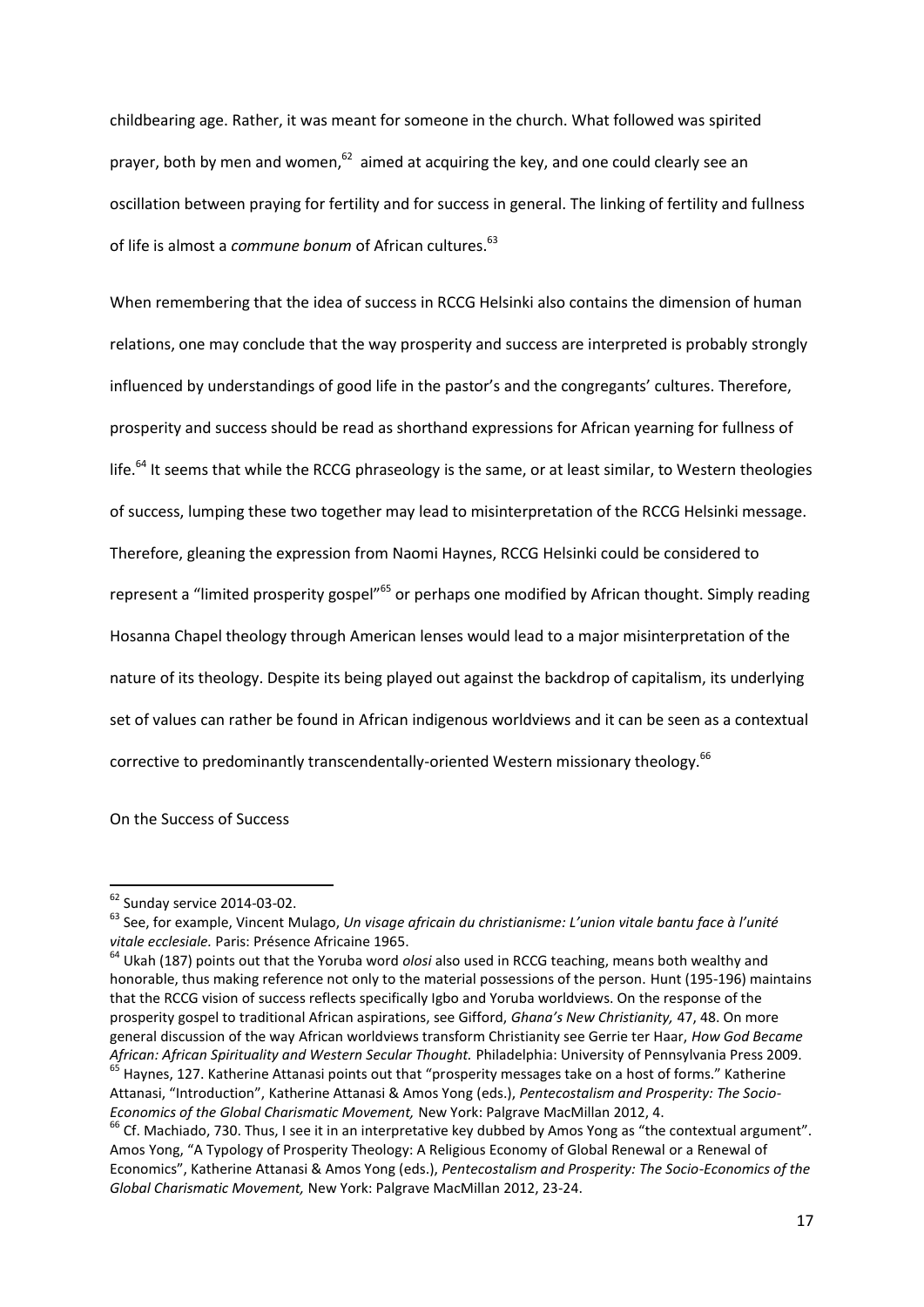The popularity of success as a theme is hardly surprising. Success and prosperity are, after all, the elements drawing the majority of the Hosanna Chapel congregants to Finland, most of whom seem to be hard working and upward mobile people determined to struggle for success in life. Pastor Mark is very open and analytical when considering the role of prosperity or success in his preaching; as noted above, for him the point of the Gospel is its transformational capacity<sup>67</sup> in believers' lives, so the issue is not one of politicking but rather of taking people's life situations and context seriously and adjusting his preaching accordingly: "So you have to find a way to balance a message so that both sides [i.e. the rich and the poor] can benefit from what you are speaking."<sup>68</sup>

In the lives of these mostly immigrant people, a similar recipe seems to be functioning as in indigenous Finnish revival movements of the 19<sup>th</sup> and early-20<sup>th</sup> centuries though the latter tended rather to emphasize tribulations and cross-carrying than success. In spite of this theological difference, success seems to follow both groups of believers. That is not surprising: when stress is laid upon personal holiness in terms of temperance, honesty and diligence, not committing adultery (thereby preventing money being spent on women outside the family), as well as valuing the entrepreneurial spirit, it is almost impossible not to succeed in the long run in a country where financial possibilities are present. In addition to all this, believers also help each other in times of trouble, which provides a form of insurance and helps when taking reasonable risks in business.<sup>69</sup> Revivalist Nordic Christians were often referred to as "the readers". Likewise, contemporary African charismatic Christians are people of the book, and therefore equipped to cope in societies based on literacy.<sup>70</sup>

<sup>67</sup> On the constant call for transformation see David Maxwell, *African Gifts of the Spirit: Pentecostalism & the Rise of a Zimbabwean Transnational Religious Movement,* Oxford: James Currey 2006, 195-197. <sup>68</sup> Pastor Mark Etie's discussion with the missionary training course 2010/04/08, recorded.

<sup>&</sup>lt;sup>69</sup> On the possible continuity between the Protestant ethos and Pentecostalism see Eloy H. Nolivos, "Capitalism and Pentecostalism in Latin America: Trajectories of Prosperity and Development", Katherine Attanasi & Amos Yong (eds.), *Pentecostalism and Prosperity: The Socio-Economics of the Global Charismatic Movement,* New York: Palgrave MacMillan 2012, 93-95.

 $70$  See David Maxwell, "Delivered from the Spirit of Poverty? Pentecostalism, Prosperity and Modernity in Zimbabwe", *Journal of Religion in Africa* 28/3 (1998), 353-355; Maxwell, *African Gifts,* 201-202, 209;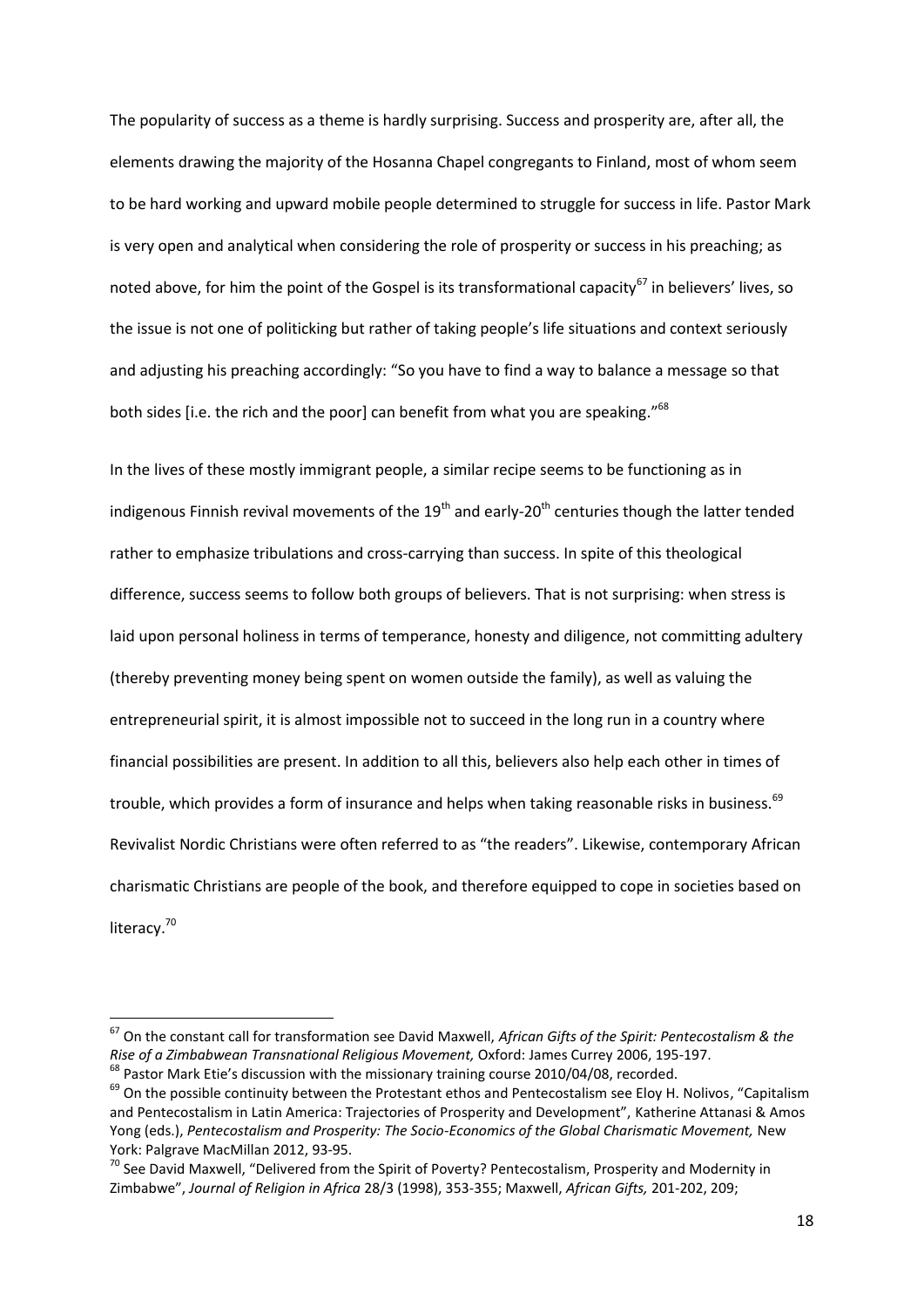In the case of old Finnish revival movements such success does not necessarily become a factor in increasing their attraction because the movements do not promise it but, in line with the general Finnish attitude, rather castigate the exhibition of wealth. Through the transformation of ideas concerning work, faith and success in the prosperity gospel the case of the RCCG in Finland is somewhat different: success awaits the believer for the grabbing. Yet, probably because of the moderating influence of local society, the hype surrounding financial success is toned down in comparison to Copenhagen or RCCG official teaching.

Nonetheless, the arrival of the more established congregants at the church, with their handsome cars and nicely clad families, serves as a compelling example of the functioning of the scheme of success.<sup>71</sup> Meanwhile, the church contributes to the integration of its members into Finnish society which further increases possibilities for all,<sup>72</sup> an effect that is amplified by the fact that less successful immigrants find it difficult to extend their visas and may therefore be pruned out of the community as a result of Finnish immigration policies; the emphasis on success may also lead to the resignation of congregants who no longer believe in the possibility. Through these various mechanisms, the scheme gains even more credibility. Making the community attractive through the success and positive outlooks of its members seems to be both conscious and theologically argued:

> The [Finnish Lutheran majority church] perception is that church is for poor people, is like a funeral, like being afraid. But church is life and action and, you know, and activity and power and joy and all those kind of things. That's one thing that I feel bad that is missing in Finland… It is difficult for a Christian to go and preach out there because the people are worried that they become like Christians because they think that Christians are poor people. That also is not good. We have to take everything and go with

Woodberry; David Martin, *Pentecostalism: The World Their Parish,* Oxford: Blackwell 1995. Cf. Gifford, *Ghana's New Christianity,* 141-160, 196. Meyer (763) highlights the preachers' success as an attracting factor.  $71$  "In Africa, especially like in my church, when Mika, you see everybody nicely dressed [MV: except me. Laughter.] Everybody nicely dressed because we believe that is how God is, you know." Pastor Mark Etie's discussion with the missionary training course 2010/04/08, recorded. On the importance of displaying material success see Haynes, 133-134.

<sup>&</sup>lt;sup>72</sup> Kähkönen.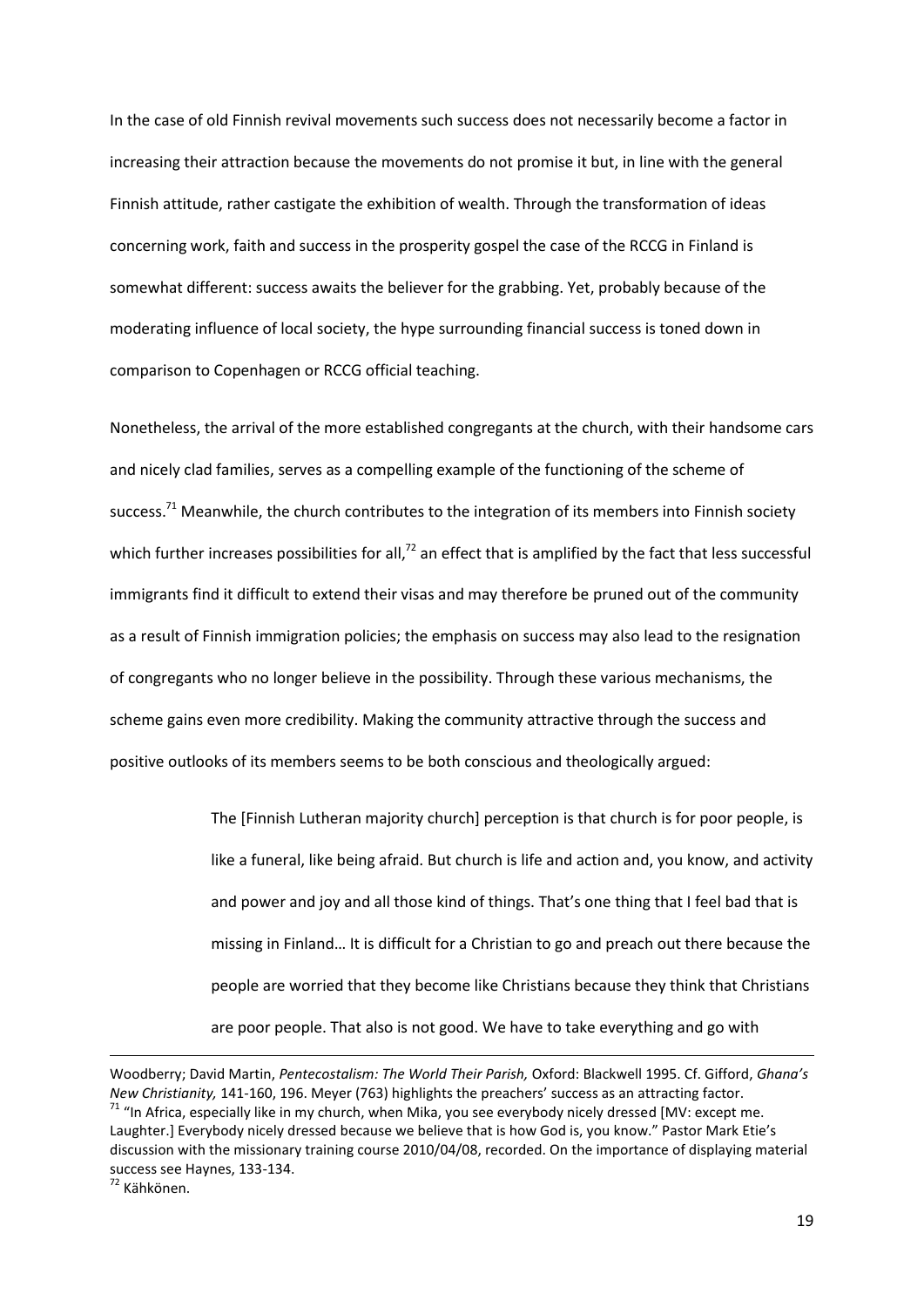everything... I believe that God is a good God and we need to show the people of the society that we are OK people, that we are happy people, we are blessed people, we are wonderful people and everything so that they can come and see that it is a good thing to belong to these people...<sup>73</sup>

As noted above, one central aspect of materializing expectations into manifestations is that of asking for things from God in prayer. Following the example of the story of Jesus and the persistent Canaanite woman, one should pray for the same things over and again<sup>74</sup> in what can be interpreted as a technique of self-suggestion based on the power of the repeated word. In comparison to many self-suggestive techniques, however, here the point is not so much one of assuring oneself of the possibility of success but rather of acknowledging that success is already there in faith whereas its material fulfilment may take time. This combines both the advantages of self-suggestion and of increasing perseverance.<sup>75</sup>

Yet another dimension of continual praying combined with hard work is that the prayers also function as planning for future strategies.<sup>76</sup> Furthermore, they might involve a dimension of selfinspection which would help the believer in readjusting the approach in cases when spiritually granted success is slow to materialise.<sup>77</sup> This is linked to the constant funnelling of discontent, as evinced in Pastor Mark's prayer: "I am tired with this level… lead me forward… in the name of Jesus,

<sup>&</sup>lt;sup>73</sup> Pastor Mark Etie's discussion with the missionary training course 2010/04/08, recorded. Cf. Adeboye, 30, 38-39. Pastor Mark's approach definitely represents the new dispensation described by Adeboye and is in line with the recent RCCG line of thought. See also Hunt, 194; Bernice Martin "New Mutations of the Protestant Ethic", *Religion* 25 (1995), 108; ter Haar, *African Christians*, 90.

<sup>&</sup>lt;sup>74</sup> Pastor Abby Olushola's sermon in RCCG Copenhagen 18th October 2009, fieldwork diary.

<sup>&</sup>lt;sup>75</sup> On the psychological and cognitive dimensions of the prosperity gospel's propelling believers towards success see e.g. Haynes, 125; R. Andrew Chestnut, "Prosperous Prosperity: Why the Health and Wealth Gospel is Booming Across the Globe", Katherine Attanasi & Amos Yong (eds.), *Pentecostalism and Prosperity: The Socio-Economics of the Global Charismatic Movement,* New York: Palgrave MacMillan 2012, 219.

<sup>&</sup>lt;sup>76</sup> Pastor Abby Olushola's sermon in RCCG Copenhagen 18th October 2009, fieldwork diary. See also Gifford Ghana's New Christianity, 55. According to Gifford, in prosperity teaching the listeners can even be taught management skills. This was the case in Copenhagen but has not occurred in Helsinki in any of the dozens of Sunday services I have attended.

<sup>77</sup> Gifford in *Christianity, Politics,* 145-150 also points out similarities between North American success techniques and some Neo-Pentecostal teaching and action. See also Gifford, *Ghana's New Christianity,* 140.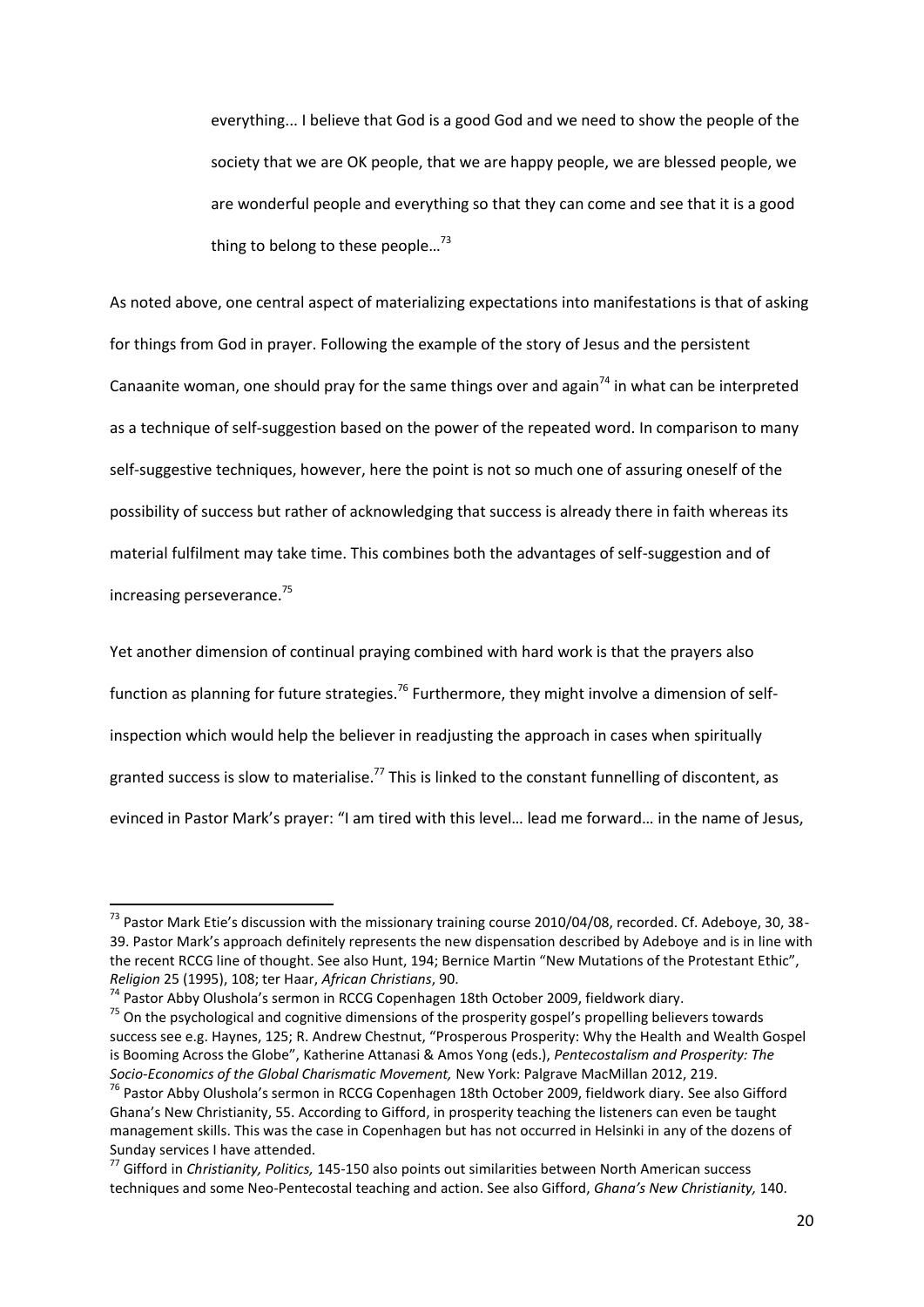lead me forward."<sup>78</sup> Additionally, the constant emphasis on the believer's superior spiritual status with regards unbelievers is likely to boost the self-confidence of the congregants.<sup>79</sup> This is an important dimension in the lives of immigrants, struggling to make their way in a strange cultural setting in a foreign language. One does not need much prejudice and racism in that kind of a situation to lose trust in oneself, and faith in the metaphysical necessity of eventual success can be of a great assistance in coping.

Finally, the congregation serves as a security network for congregants who have left family and friends in Africa, providing moral, mental and spiritual support in the absence of the social control of the family. It helps the member to lead a virtuous life that (as described above) is also financially beneficial and adds to her/his well-being by providing a social network. Last but not least, the church also provides a material security network. It is significant that in addition to a myriad of religiouslyoriented issues and contact phone numbers, there is also a "house and job information" phone number in the congregation's weekly bulletin.<sup>80</sup>

Nevertheless, even if the born-again moral lifestyle produces financial gains in the long run, it does not necessarily mean that the prosperity gospel is a theologically sound interpretation of the gospel and the context. In the following section, the Hosanna Chapel prosperity gospel is approached from a contextual theological point of view by projecting some of the general criticisms of the prosperity gospel onto Hosanna Chapel theology.

The prosperity gospel – opiate of the masses or option of the poor?

It is not infrequently claimed that African charismatic churches function de facto as their leaderfounders' personal businesses.<sup>81</sup> According to Paul Gifford or Kwesi A. Dickson, for example, these

 $^{78}$  Sunday service 2014-03-02. Thus also a student's testimony ending in "I expect even greater things from God."

<sup>&</sup>lt;sup>79</sup> Gifford (*Ghana's New Christianity*, 55) situates the increase of self-esteem in the repeated slogans claiming future success as a result of being God's chosen.

<sup>80</sup> E.g. *Hosanna Chapel weekly bulletin 2nd -8 th of March 2014*, back page.

 $81$  Wariboko, 40; Yong, 20.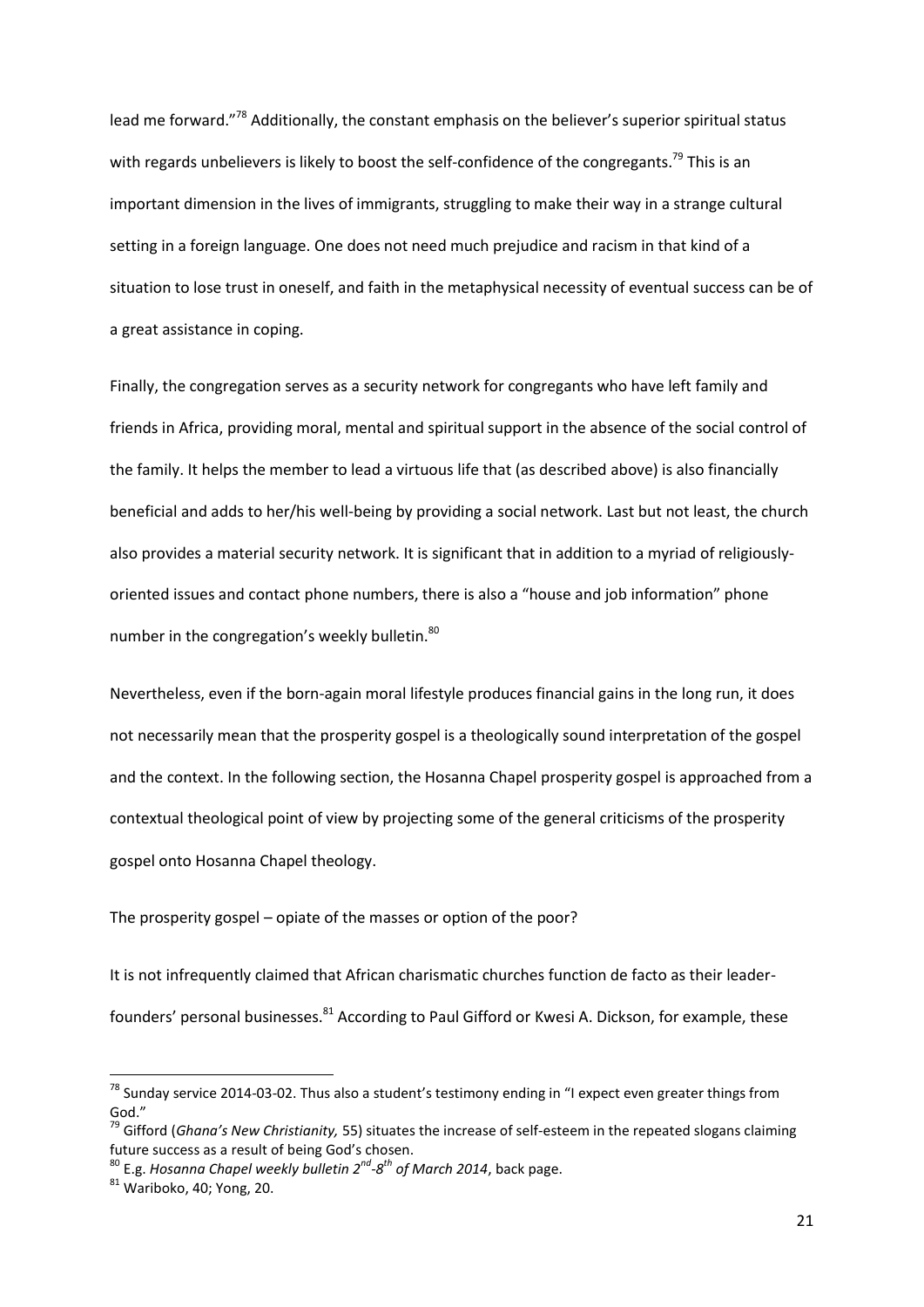unscrupulous preachers exploit the resources of the poorest segments of the population in the name of God and seed money. Their luxurious lifestyles are supposed to prove to their impoverished followers the veracity of their message of success.<sup>82</sup> Yet, while Gifford's and Dickson's criticisms may be justified in a number of cases, one can wonder whether they are simplifying the issue. While there are many examples of people who have established churches as means of personal financial gain, it may be useful to distinguish between the mode of organization and the goal. In the case of the church being run with business as a goal, the point is to accrue financial profit to the leader. On the other hand, if it were just a matter of organizing the church in a business-like manner, this would merely imply benchmarking the seemingly most effective mode of organization available – not unlike the course followed by the Salvation Army (and other Christian organizations consisting of army-type structures), founded at a time when the British army was conquering new colonies with apparently unlimited success. Today, colonial armies have been stumbling in places like Afghanistan and Iraq while businesses seem to flourish without limits, so it is not surprising that some Christian organizations want to make use of that mode of organization. To label all churches which are structured in this way would be like accusing the Salvation Army and other similar Christian organizations of militarism, without further analysis. Undeniably, however, a business goal and business organization may go hand in hand.

In Hosanna Chapel, the pastor dresses well and, before the offering, the congregants are reminded of giving one tenth to the church.<sup>83</sup> Superficial observation might suggest that the situation is one that combines both business goal and business organization. However, closer analysis reveals that, despite there being between one and two hundred participants, quite a few are students or unemployed, while some are just visiting; the offering, therefore, is not likely to be huge. Considering

<sup>1</sup> <sup>82</sup> Gifford, *Ghana's New Christianity,* 50; Gifford, *Christianity, Politics,* 150-159, see also Anderson "Pentecostals in Africa: The Shape of Future Christianity?", in *The Charismatic Movement and the Churches,* Occasional Papers 2, Aarhus: Center for Multireligious Studies 2001, 40-41; Marshall, 181-182; Kärkkäinen, 7. Prof. Kwesi A. Dickson is quoted as having an even harsher criticism against this kind of preacher, see Lauterbach, 102-103 quoting Ghanaian paper *The Daily Dispatch* of Sept. 7 2005. See also Maxwell, "Delivered?", 366-367.

 $83$  Mal. 3: 7-18 is given as the Biblical justification of this demand; it is found in each Hosanna Chapel weekly bulletin and is also usually pointed out in the introduction to the offering.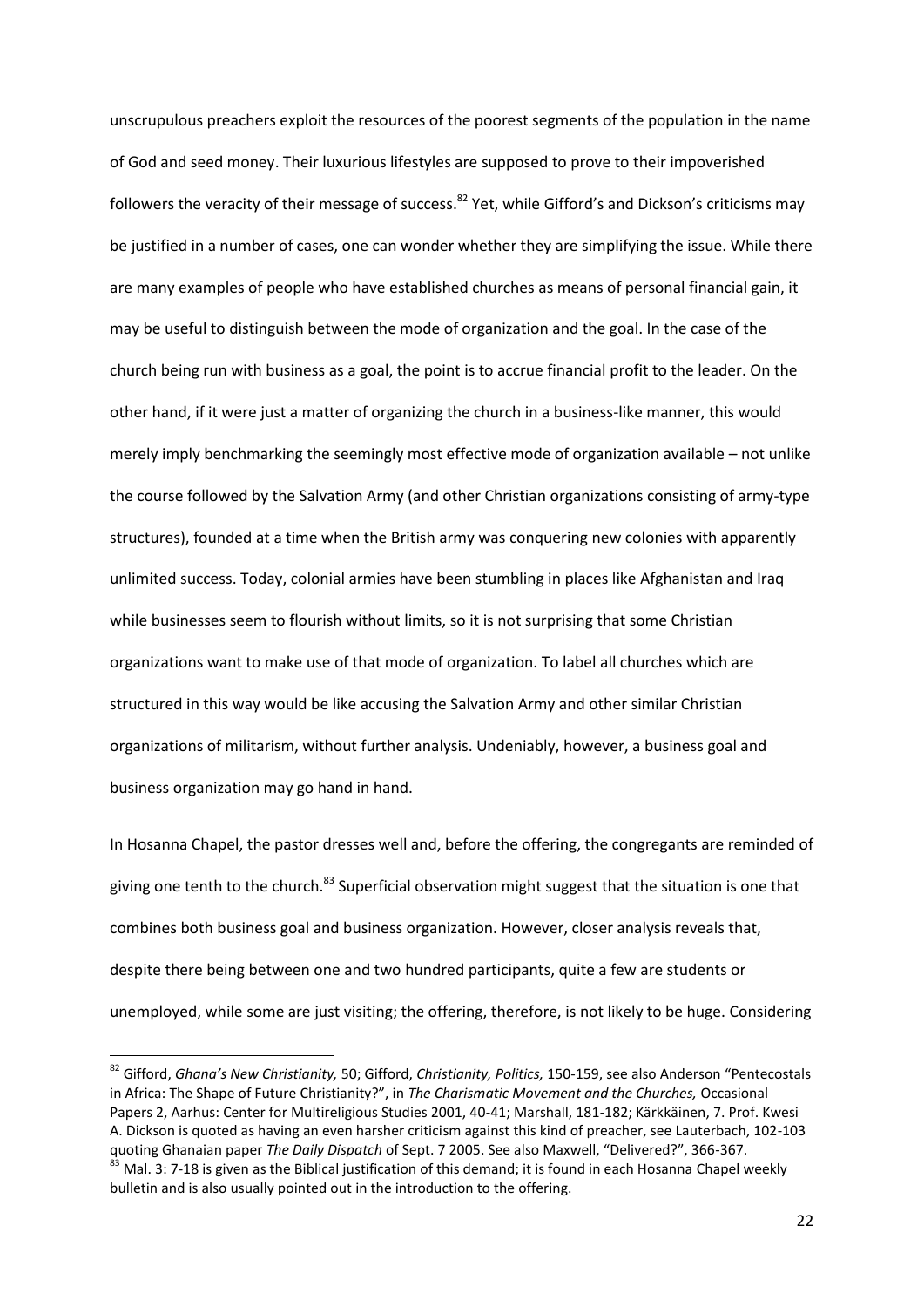the cost structure of the congregation, one may estimate that the lion's share is spent on interest and payments on the church premises' loans, and running expenses. The pastor notes that none of the congregation leadership is paid, though the congregation covers some of the expenses of pastoral work, like fuel for the car. This situation of a full-time pastor working as a volunteer is most likely dictated by the circumstances, and facilitated, in this case, by the income of the spouse. Only in the long run, when the bank loan for buying the premises has been repaid, can one imagine that the institution might turn into a profitable business. Therefore, the criticism of churches which are run for the sake of profit does not seem to be applicable to Hosanna Chapel, at least for the time being. Even if the pastor were receiving more from the congregation than he is revealing, it seems highly improbable that it would be able to provide substantial salaries. Therefore, there is no reason to suspect that the church is being run for personal financial gain – also the case of most of the churches initiated in the African diaspora in Europe, with some notable exceptions.<sup>84</sup>

Criticism of the prosperity gospel also stems from the claim that by concentrating on individuals and their success, the poor's "conscientization"<sup>85</sup> and their will to change oppressive structures is suffocated.<sup>86</sup> Here we have two alternatives provided for the marginalised: either to play according to the rules of the status quo as well as possible, in order to climb the ladders of capitalist society – or at least mount a couple of rungs; or to work for the total overhaul of capitalist society. For

<sup>84</sup> See ter Haar, *African Christians,* 72-73. The most notable example of this kind of accusation is Sunday Adelaja, church leader of the Embassy of God in Kiev, Ukraine. The serious accusations against him of fraud and embezzlement from former church members and the former Ukrainian government, even at the ministerial level, did not lead to a proper court case or conviction. See Julia Barton, Ukraine's Embassy of God Evangelical Church Struggles with Founder's Controversy, [http://www.pri.org/stories/2012-02-13/ukraines-embassy-god](http://www.pri.org/stories/2012-02-13/ukraines-embassy-god-evangelical-church-struggles-founders-controversy)[evangelical-church-struggles-founders-controversy](http://www.pri.org/stories/2012-02-13/ukraines-embassy-god-evangelical-church-struggles-founders-controversy) Accessed 2014/02/26. However, the social reward of being the leading pastor of a prospering church can be notable because pastors are much appreciated in many African communities. See, for example, Lauterbach 2006, 93-94. Thus, instead of financial capital the pastor can be seen to accumulate symbolic capital. Pierre Bourdieu, *Language and Symbolic Power,* Cambridge: Polity Press 1991.

<sup>85</sup> For discussion of this term see Paulo Freire, *Pedagogy of the Oppressed,* Harmondsworth: Penguin Books 1972.

<sup>86</sup> E.g. Machado, 728-729. See also Otabil in Gifford *Ghana's New Christianity,* 122. Paul Gifford is personally also one of the critics. Paul Gifford, *Christianity: To Save or Enslave?* Harare: EDICESA 1990; Gifford, *Ghana's New Christianity,* 160-169. See also Chestnut, 216. David Martin points out that the Pentecostals generally refuse the victim's role offered by liberal social observers and Kalu considers individual transformation a political reality that is an alternative to submissive apathy. David Martin, *Pentecostals: The World Their Parish,* Oxford: Blackwell 2002, 10-11; Ogbu Kalu, *African Pentecostalism: An Introduction,* Oxford: Oxford University Press 2008, 213-217.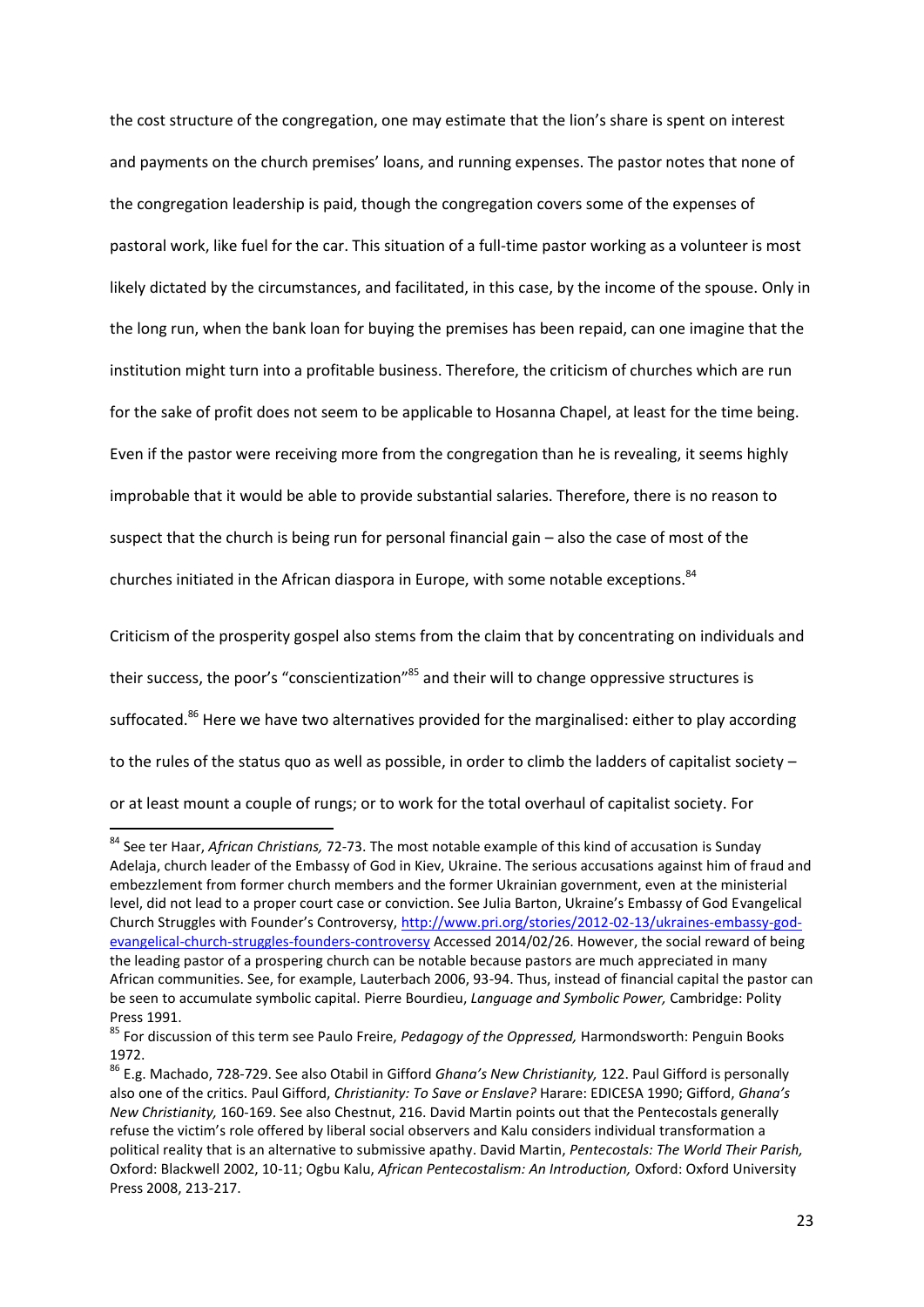someone from a petit bourgeois background like me, it is easy to hail social activism by the poor and in the name of the poor, $^{87}$  but one may question whether they have the moral right to do so, and, more importantly, whether it would be their best course of action in terms of tangible results. While the majority of the poor might not be able to provide sociological or economical explanations for societal power structures, they often prefer to speak in terms of spiritual realities in any case. Sometimes, of course, such talk can be used by religious leaders as a smoke screen in their games of cooperation with the political elite.<sup>88</sup> However, grassroots analysis of asymmetries in social, political and economic spheres, no matter if expressed in spiritual terms, usually boils down to the hard realities of life. One dimension of such a grassroots analysis is that a marginalised person could spend the whole of her life struggling to change society, and even in the unlikely event that change was achieved, the benefits would not accrue to her or her offspring but rather to those who had been playing according to the rules of the status quo, gaining education and/or capital. $89$  It is true, however, that playing according to capitalist rules and promoting them as the solution to poverty naturally means reinforcing and promoting the capitalist world order.<sup>90</sup>

Do the poor have the moral obligation not only to fight for their own rights but also for those of their fellows? If yes, is the obligation somehow stronger than among the well-to-do? It is difficult to argue that the most politically and culturally marginalised should be the ones to fight for change in local social structures especially in the context of the African diaspora in Finland. Rather, one could maintain that those who have the vote, who master the language of political communication, and who have secure positions in local society are morally more obliged to work for the change.

<sup>87</sup> On the Pentecostal choice see Maxwell, *African Gifts,* 209-210. See discussion between Maxwell and Gifford in Maxwell *Delivered?,* 369-370. See also Mojubaolu Olufunke Okome "African Immigrant Churches and the New Christian Right", in Jacob K. Olupona and Regina Gemignani (eds.), *African Immigrant Religions in America,* New York: New York University Press 2007, 283-285 and Anderson 2001, 41-42 on similar discussions. <sup>88</sup> Gifford, *Christianity, Politics,* 229-232.

<sup>&</sup>lt;sup>89</sup> On the prosperity gospel as an adaptation to the financial system see e.g. Walton, 134-135 and as a legitimation of one's success in the situation of increasing economic inequality see Nanlai Cao, "Urban Property as Spiritual Resource: The Prosperity Gospel Phenomenon in Coastal China", Katherine Attanasi & Amos Yong (eds.), *Pentecostalism and Prosperity: The Socio-Economics of the Global Charismatic Movement,* New York: Palgrave MacMillan 2012, 152-154.

<sup>&</sup>lt;sup>90</sup> Chestnut, 215-216.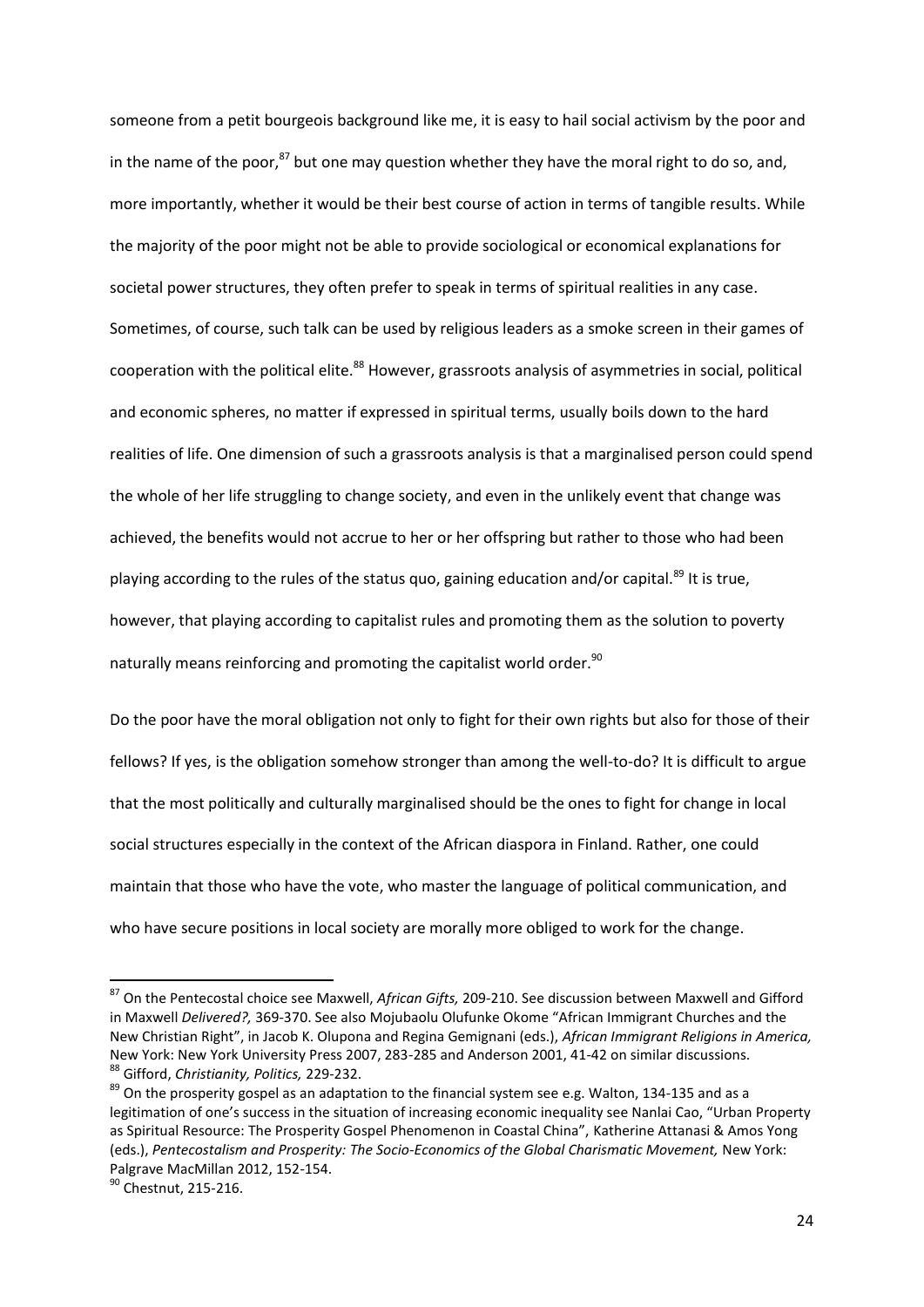Furthermore, from a global perspective, statistical evidence indicates that the global upper-middle classes and the very destitute (the lowest 5% income segment of the world) are the losers in terms of the global economy, whereas the rest – most of the poor, the global middle class and the super-rich are the winners. The upwardly mobile poor, namely those most often subscribing to the prosperity gospel, have good reason not to join the crusade against global capitalism.<sup>91</sup>

Thus, the choice made by immigrant Christians to Finland to concentrate on their family, clan and faith community is both rational and culturally understandable: given the unlikelihood that they would be able to change Finnish capitalist society, it is more prudent to play according to its rules. One may also question whether many of the congregants would actually be willing to work towards changing the political and economic system.<sup>92</sup> After all, despite offering a fairly meagre entry position, Finland also offers the possibilities of progress, and is, ultimately, the society in which they have decided to settle – at least for the time being. The choice not to opt into local socio-political constructions but rather to work hard to support relatives back home and to gain an education or a steady job is also, culturally and socially, a predictable choice. The immigrant Christian is, after all, subject to the tension between three communities, all expecting loyalty: the home community in the country of origin, Finnish society and the church.<sup>93</sup> By choosing to become a hard-working and potentially successful player in the existing system, the immigrant can satisfy all three: by sending money to the family back home, adding to the work force in Finnish society, and providing both

<sup>91</sup> See Branko Milanovic, *Global Income Inequality by the Numbers: in History and Now, an Overview,* The World Bank Development Research Group, Poverty and Inequality Team, 12-15.

http://elibrary.worldbank.org/doi/pdf/10.1596/1813-9450-6259 Consulted 2015-02-09. Piketty's results seem to clash with this analysis at first glance as his data deals mostly with the affluent countries whose population mostly represents the global upper-middle class. Thomas Piketty, *Capital in the Twenty-First Century,* Cambridge, Mass.: The Belknap Press 2014, 20-21. However, the fact that the biosphere cannot bear the consequences of global capitalism is an argument to which everyone should listen, not least the poor who have the most to lose through climate change and environmental disasters.

<sup>&</sup>lt;sup>92</sup> The pastor considers Finnish society quite ideal (Pastor Mark Etie's discussion with the missionary training course 2010/04/08, recorded) and many of the congregants are business-minded (e.g. Group interview 2010/04/25, recorded).

<sup>93</sup> NoViolet Bulawayo, *We Need New Names.* New York: Reagan Arthur Books 2013 describes well the tension between the home community and the local culture and community in prose.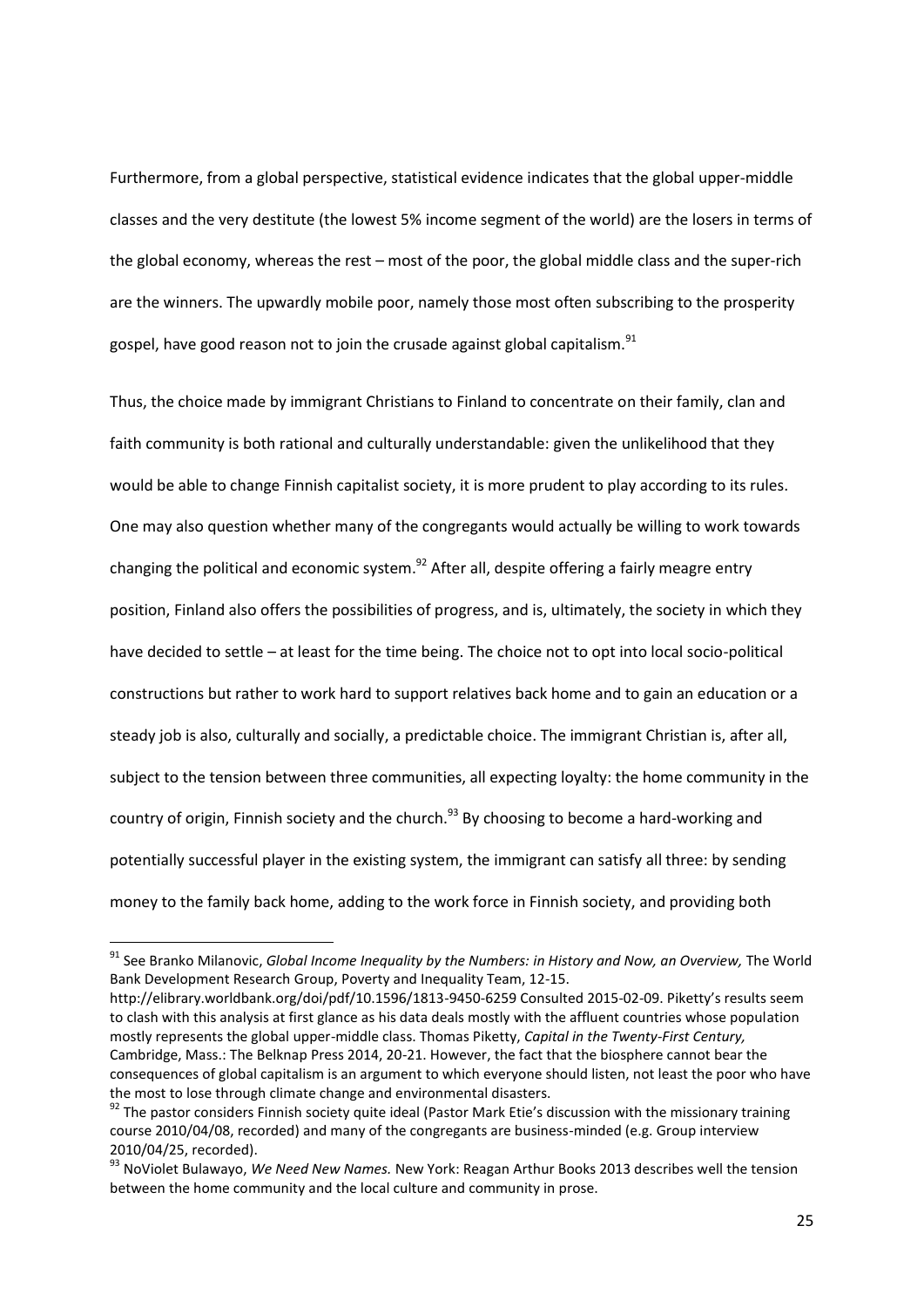financial offerings to the church, as well as the model of a good and successful Christian. The pressure to prove loyalty, diligence and success in all directions is considerable, however. In spite of its attraction for the up-and-coming, the prosperity gospel is not an easy ideology to follow: it expects a lot in terms of faith, hard work and reiterated hope.

Given that it is so hard, one may wonder what might be the ethical justification of the prosperity gospel when applied to the weakest members of society. John Rawls, in his *Theory of Justice*, <sup>94</sup> points out that the ethical quality of a society can be assessed by estimating the position of its weakest, and the impact of an action assessed by how this position is affected. A similar question may be posed of the prosperity gospel in the Hosanna Chapel context. As already noted, the message provides congregants with hope for a better future as well as offering coping and success techniques, thereby seeming to equip them for the tough competition of a Western capitalist system. In addition to this, the prosperity gospel also helps to create meaning and unity in a culturally and socially confused and confusing situation: the message of change for the better is not only Pastor Mark's central thesis but also the backbone of African understandings of personality and its growth. Thus the way in which personal growth and wealth acquisition are interwoven functions to bring together the Western experience of competition and its results for the community back home. The task of the immigrant is to grow in all ways, thereby making life meaningful: making money is not only about the cash itself but also about contributing to the community of origin, and through the prosperity gospel, it also acquires a spiritual dimension. The prosperity gospel is tied to financial achievement, but also to social and communal success, which presupposes monetary support of the community of origin. This interrelation is concisely spelled out in the quoted highlight of Pastor Adewale's sermon in Lahti (Finland) which resonates with Pastor Mark's ideas:

<sup>94</sup> John Rawls, *A Theory of Justice,* Oxford paperbacks 301, Oxford: Oxford University Press 1973.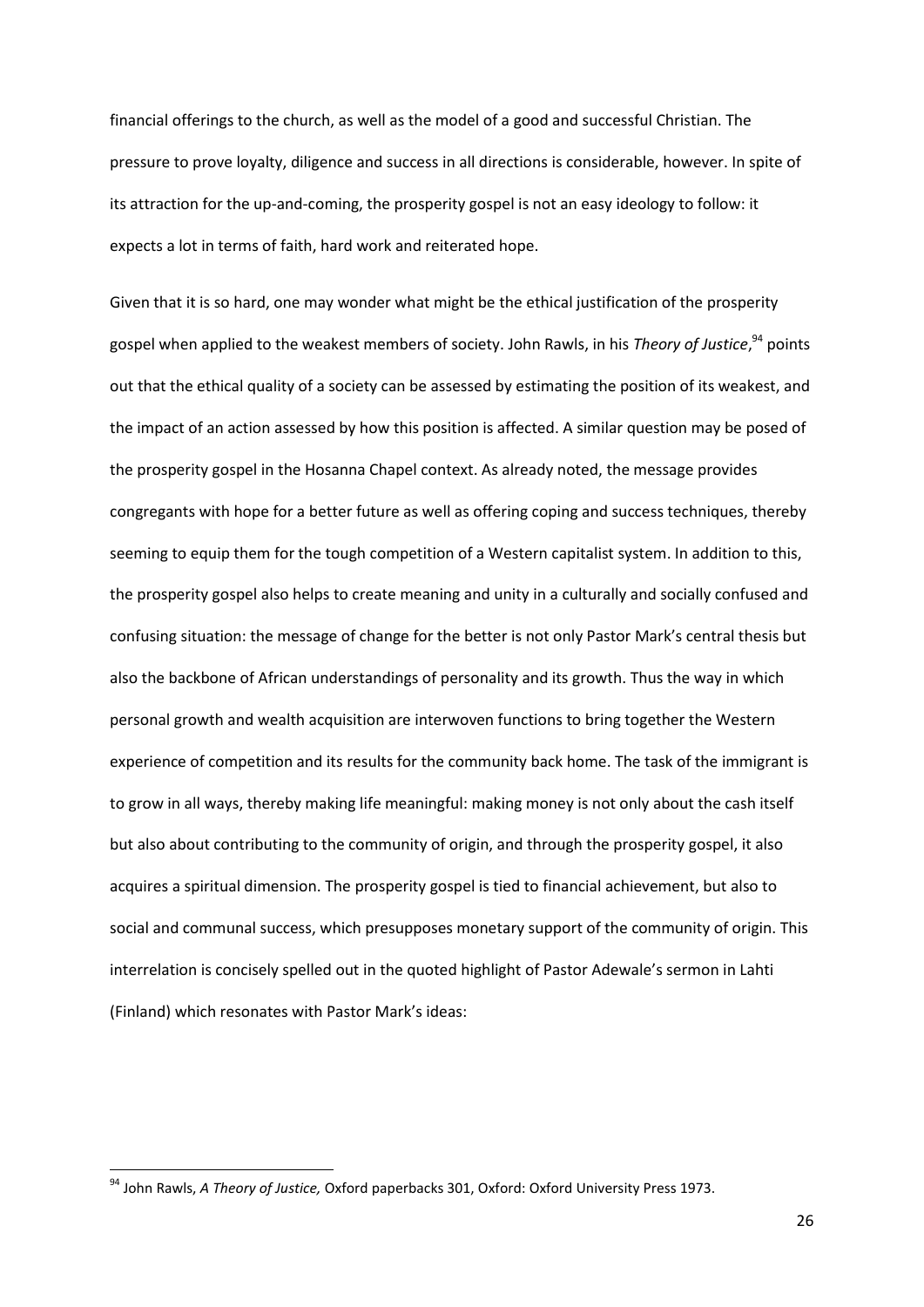All that you'll ever get from God, & all that you'll ever be, revolves around spiritual growth… No prosperity without growth, no growth without God's Word, & the Word won't work unless we trust in God.<sup>95</sup>

So, if African immigrants are to be situated as one of the most marginalised groups in Finnish society, it can be concluded that the prosperity gospel seems to play a positive function in their lives. This, however, may not be a sufficiently detailed assessment as there are great differences between immigrants. The newcomer, who has not yet settled in, has potentially the most to gain from the prosperity gospel: hope, visions and techniques for success; those who have already achieved relative success might, at some point, begin to feel the need for a less pressing theological approach.

On the other hand, what has the prosperity gospel to offer to those who have already lost the game, those who have been deported back to their countries of origin? As a general rule, they will have expended a considerable amount of money, or gone into debt, in their attempts to emigrate to Finland and establish themselves there, meaning that they are now much worse off than when they began the process: they are back in the situation they sought to escape, without the funds they gathered to assist their passage. These people are, of course, no longer members of the Helsinki congregation and out of sight, but surely the church's message should also offer some meaning for the congregants who continue to find themselves in the same desperate situation? That does not seem to be the case.

Ultimately, however, moral rejection of African forms of the prosperity gospel also has an ethnocentric bias in which Western influences are seen as the baseline against which Africans need to react. An alternative vision would be to see African versions of the prosperity gospel as transformed expressions of traditional and long extant African worldviews, belief systems and goals. In that vision the focus shifts from the political and ideological categories of the West to those of African forms of the prosperity gospel. In so doing, the relationship between this theology and

<sup>&</sup>lt;sup>95</sup> Hosanna Chapel weekly bulletin 25th-30th April, 2010 referring to the previous Sunday's sermon by Pastor Adewale from RCCG Lahti (Finland) 18<sup>th</sup> April 2010. Note that Hosanna Chapel is the mother church for Lahti.